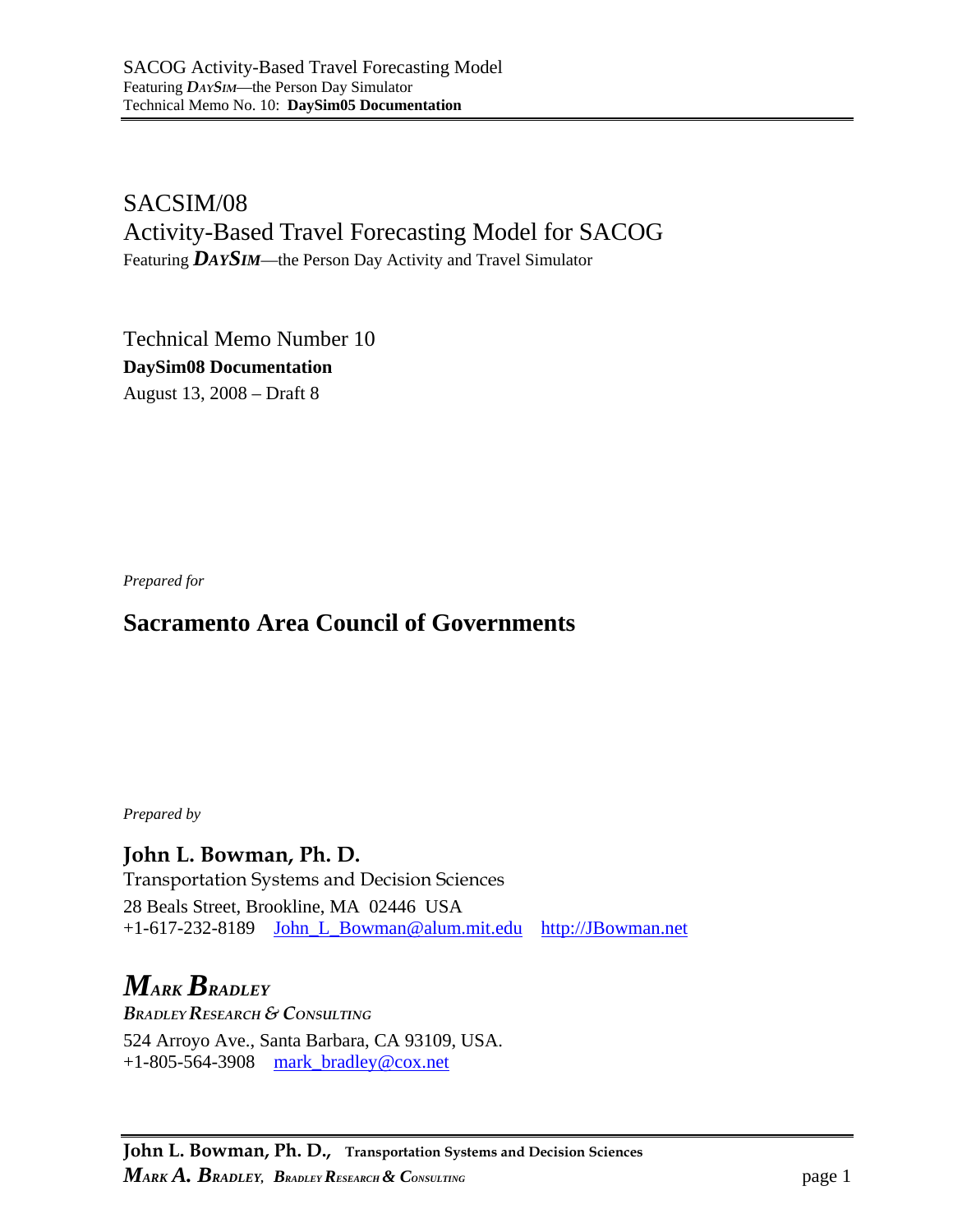This memo updates the previous draft to reflect DaySim enhancements incorporated into the 2008 version of DaySim, called DaySim08. The memo contains the following sections:

- A summary of the structure of the DaySim simulation program
- Summaries of the DaySim input and output files
- Instructions for running the DaySim program.

This memo does not describe how the DaySim executable program is implemented inside the Cube/TP+ framework. That is the subject of a separate technical memo.

#### **Summary of the DaySim Program Structure**

DaySim is a custom program written in the Delphi 2005 Pascal language for the Windows 32 bit platform. (Note that he Delphi 2005 Environment can compile both Pascal and C code within the same executable.)

**Figure 1** is a summary of the program logic and looping structure.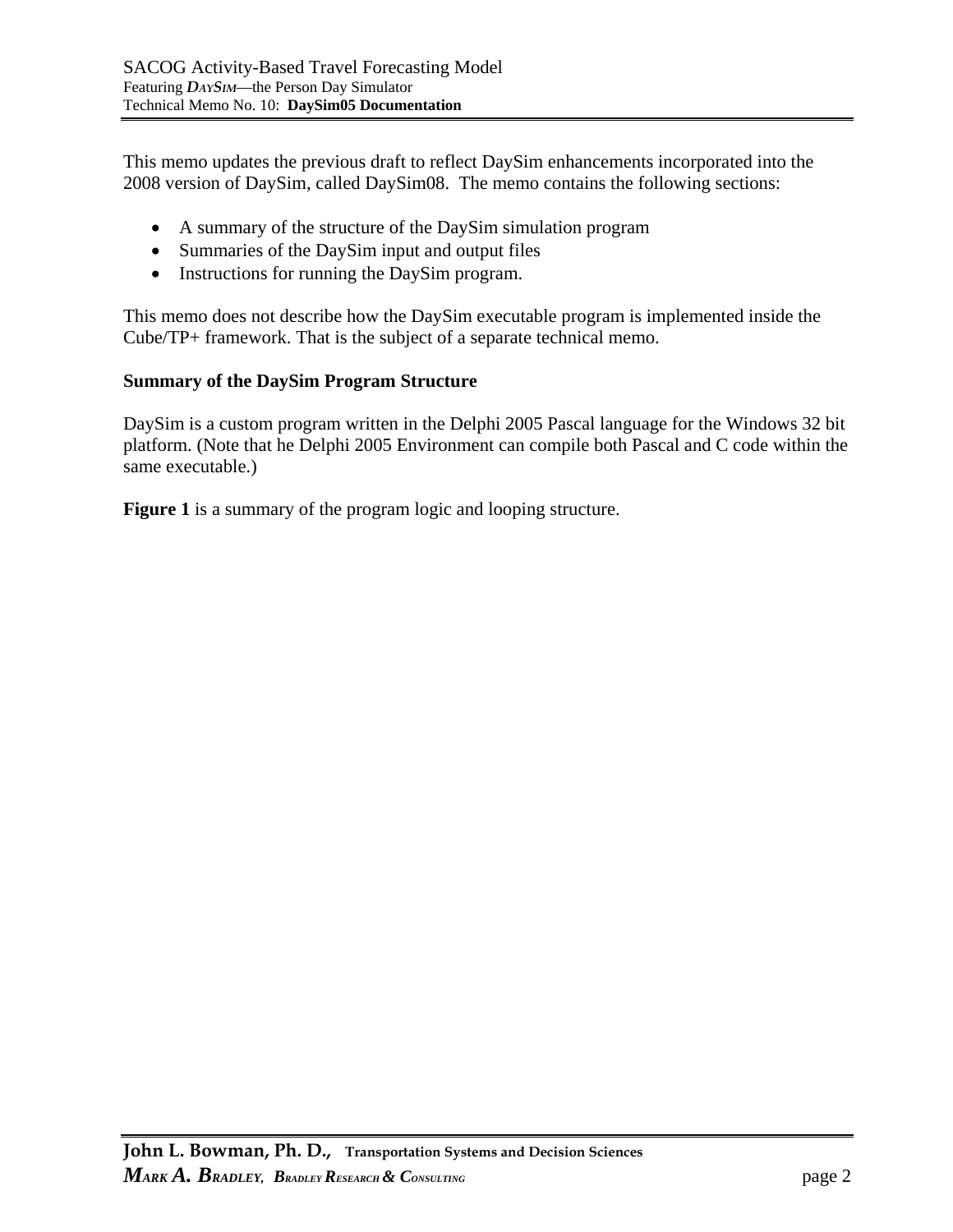#### **Figure 1—DaySim models (numbered) within the program looping structure**

Begin {Read run controls, model coefficients, TAZ data, LOS matrices, population controls, and Parcel data into memory} {Draw a synthetic household sample if specified} {Pre-calculate destination sampling probabilities} {Pre-calculate (or read in) TAZ aggregate accessibility arrays} {Open other input and output files} {Main loop on households} {Loop on persons in HH} {Apply model **1.1 Work Location for workers**} {Apply model **1.2 School Location for students**} {Apply model **1.1 Work Location for students**} {End loop on persons in HH} {Apply model **1.3 Household Auto Availability** } {Loop on all persons within HH} {Apply model **2.1 Activity Pattern** (0/1+ tours and 0/1+ stops) and model **2.2 Exact Number of Tours** for 7 purposes} {Count total home-based tours and assign purposes} {Initialize tour and stop counters and time window for the person-day before looping on tours} {If there are tours, loop on home-based tours within person in tour priority sequence, with tour priority determined by purpose and person type } {Increment number of home-based tours simulated for tour purpose (including current)} {Apply model **3.1 Tour destination**} {If work tour, apply model **3.2 Number and purpose of work-based subtours**} {Loop on predicted work-based sub tours and insert then tour array after current tour} {Apply model **3.3 Tour mode**} {Apply model **3.4 Tour primary destination arrival and departure times**} {Loop on tour halves (before and after primary activity)} {Apply model **4.1Half tour stop frequency and purpose**} {Loop on trips within home-based half tour (in reverse temporal order for 1st tour half)} {Increment number of stops simulated for stop purpose (including current)} {Apply model **4.2 Intermediate stop location**} {Apply model **4.3 Trip mode**} {Apply model **4.4 Intermediate stop departure time**} {Update the remaining time window} {End loop on trips within half tour} {End loop on tour halves} {End loop on tours within person} {Write output records for person-day and all tours and trips} {End loop on persons within household} {End loop on Households} {Close files} {Create usual work location flow validation statistics}

End.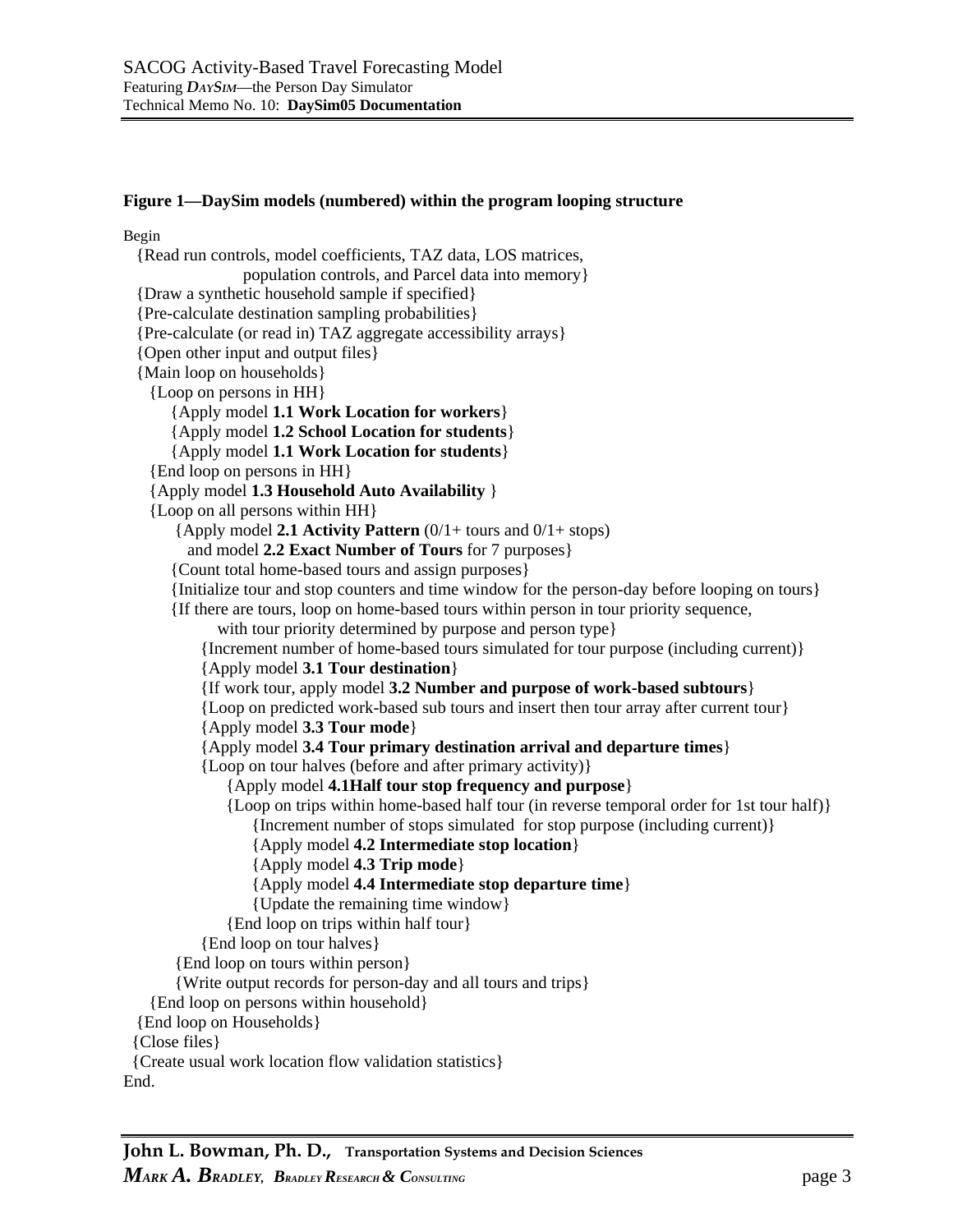#### **Summary of the DaySim Input and Output Files**

File 1: Parcel data input file. (File for year 2000. PARCEL00.DBF, has 703,799 records.)

IMPORTANT: DaySim can read these variables in any order, but the variable names must remain the same as given below: All values from the file are read in as integers, with no decimal.

| Label           | <b>Definition</b>                                      |
|-----------------|--------------------------------------------------------|
| <b>PARCELID</b> | Parcel ID number                                       |
| X COORD         | Xcoordinate – state plane feet                         |
| Y_COORD         | Y coordinate – state plane feet                        |
| AREA_SQF        | Area - square feet                                     |
| <b>TAZ</b>      | TAZ number                                             |
| <b>HOUSESP</b>  | Housing units $-$ parcel (x 100)                       |
| <b>HOUSESQ</b>  | Housing units – quarter mile radius $(x 100)$          |
| <b>HOUSESH</b>  | Housing units - half mile radius (x 100)               |
| STUDK12P        | Students K-12- parcel (x 100)                          |
| STUDK12Q        | Students K-12- quarter mile radius (x 100)             |
| STUDK12H        | Students K-12– half mile radius $(x 100)$              |
| <b>STUDUNIP</b> | Students University-parcel (x 100)                     |
| <b>STUDUNIQ</b> | Students University – quart. mile radius $(x 100)$     |
| <b>STUDUNIH</b> | Students University - half mile radius (x 100)         |
| NODES1Q         | 1 link nodes-quarter mile radius                       |
| NODES1H         | 1 link nodes-half mile radius                          |
| NODES3Q         | 3 link nodes-quarter mile radius                       |
| NODES3H         | 3 link nodes-half mile radius                          |
| NODES4Q         | 4+ link nodes-quarter mile radius                      |
| NODES4H         | 4+ link nodes-half mile radius                         |
| <b>DIST_LRT</b> | Distance to nearest LRT stop (miles x 100 -1 if none)  |
| DIST_BUS        | Distance to nearest bus stop (miles x 100, -1 if none) |
| PARKDY_P        | Daily paid parking spaces- parcel                      |
| PARKDY_Q        | Daily paid parking spaces- quarter mile radius         |
| PARKDY_H        | Daily paid parking spaces- half mile radius            |
| PPRICDYP        | Avg price daily parking-parcel (cts)                   |
| PPRICDYQ        | Avg.price daily parking-quarter mile (cts)             |
| <b>PPRICDYH</b> | Avg.price daily parking- half mile (cts)               |
| PARKHR_P        | Hourly paid parking spaces- parcel                     |
| PARKHR_Q        | Hourly paid parking spaces- quarter mile radius        |
| PARKHR_H        | Hourly paid parking spaces- half mile radius           |
| PPRICHRP        | Avg price hourly parking-parcel (cts)                  |
| PPRICHRQ        | Avg.price hourly parking-quarter mile (cts)            |
| <b>PPRICHRH</b> | Avg.price hourly parking- half mile (cts)              |
| EMPEDU_P        | Education jobs $-$ parcel (x 100)                      |
|                 | EMPFOODP Food service jobs $-$ parcel (x 100)          |
| EMPGOV_P        | Government jobs $-$ parcel (x 100)                     |
| <b>EMPOFC P</b> | Office jobs – parcel $(x 100)$                         |
| EMPOTH_P        | Other jobs – parcel $(x 100)$                          |
| EMPRET_P        | Retail jobs – parcel $(x 100)$                         |
| EMPSVC_P        | Service jobs $-$ parcel (x 100)                        |
|                 | $EMPMED_P$ Medical jobs – parcel (x 100)               |

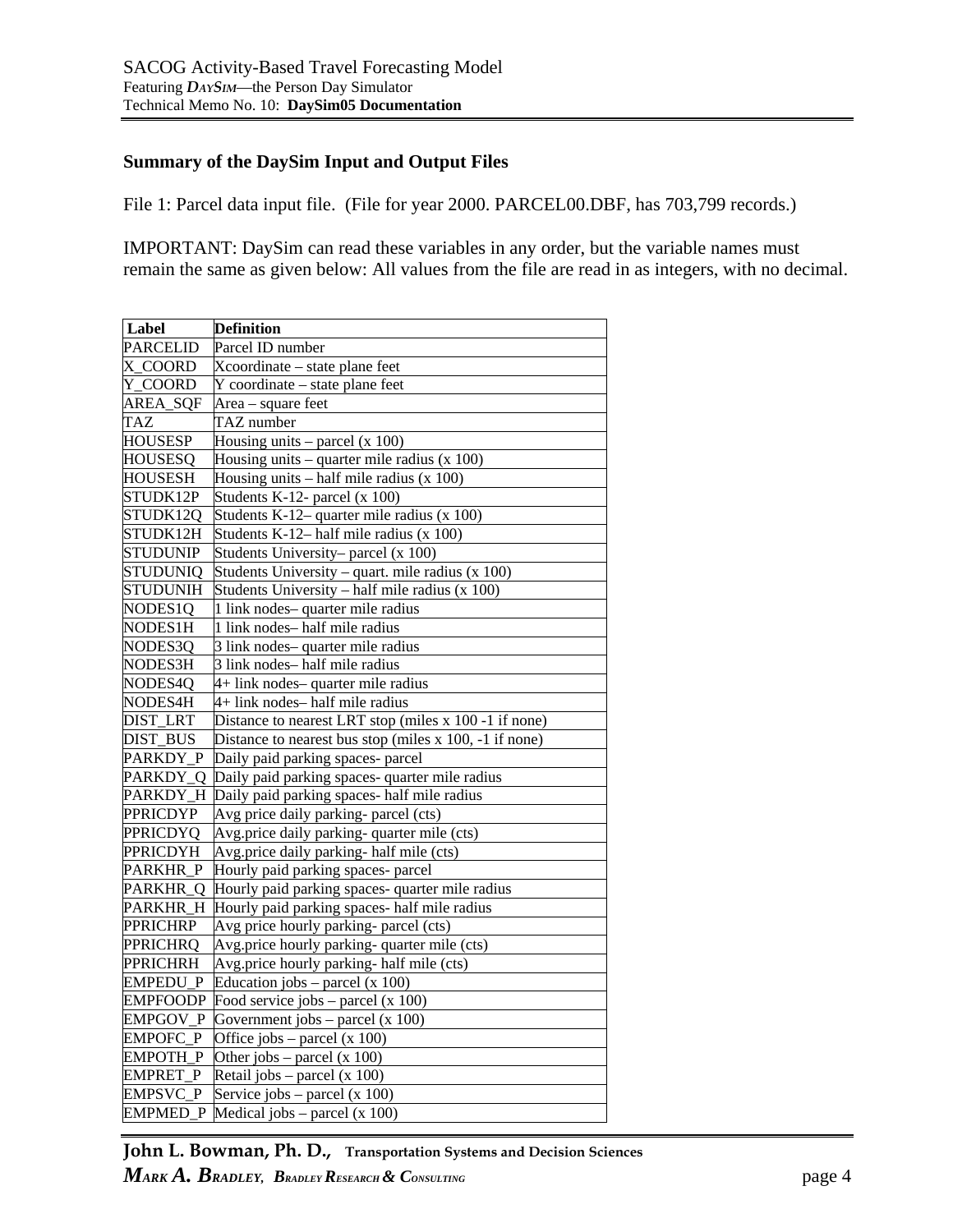| EMPIND_P $[Industrial jobs - parcel(x 100)$                               |
|---------------------------------------------------------------------------|
| EMPTOT_P $\int$ Total jobs – parcel (x 100)                               |
| $EMPEDU_Q$ Education jobs – quarter mile radius (x 100)                   |
| <b>EMPFOODQ</b> Food service jobs – quarter mile radius $(x 100)$         |
| $EMPGOV_Q$ Government jobs – quarter mile radius (x 100)                  |
| $EMPOFC_Q$ Office jobs – quarter mile radius (x 100)                      |
| $EMPOTH_Q$ Other jobs – quarter mile radius (x 100)                       |
| $EMPRET_Q$ Retail jobs – quarter mile radius (x 100)                      |
| $EMPSVC_Q$ Service jobs – quarter mile radius (x 100)                     |
| $EMPMED_Q$ Medical jobs – quarter mile radius (x 100)                     |
| $EMPIND_Q$ Industrial jobs – quarter mile radius (x 100)                  |
| <b>EMPTOT_Q</b> $\left  \right $ Total jobs – quarter mile radius (x 100) |
| $EMPEDU_H$ Education jobs – half mile radius (x 100)                      |
| EMPFOODH Food service jobs – half mile radius (x 100)                     |
| EMPGOV_H Government jobs - half mile radius (x 100)                       |
| $EMPOFC_H$ Office jobs – half mile radius (x 100)                         |
| $EMPOTH_H$ Other jobs – half mile radius (x 100)                          |
| EMPRET_H Retail jobs – half mile radius (x 100)                           |
| EMPSVC_H Service jobs - half mile radius (x 100)                          |
| EMPMED_H Medical jobs - half mile radius (x 100)                          |
| $EMPIND_H$ Industrial jobs – half mile radius (x 100)                     |
| $EMPTOT_H$ Total jobs – half mile radius (x 100)                          |

File 2: Zonal data input file: (The file for 2000, ZONDAT00.DBF, has 1309 records).

IMPORTANT: DaySim can read these variables in any order, but the variable names must remain the same as given below: All values from the file are read in as integers, with no decimal.

| Label           | Definition                                     |
|-----------------|------------------------------------------------|
| TAZ             | Zone number                                    |
| AUTACC          | Auto access time (min x $100$ ) *              |
| AUTEGR          | Auto egress time (min x 100) $*$               |
| <b>PRKCOST</b>  | Parking cost in zone (cents/hour) *            |
| <b>DAVIS</b>    | Davis dummy $(0/1)$                            |
| <b>PEDENV</b>   | Pedestrian environment score *                 |
| PUMA            | PUMA code for zone                             |
| RAD             | RAD code for zone                              |
| XCORD           | X coordinate of zone centroid (state plane ft) |
| YCORD           | Y coordinate of zone centroid (state plane ft) |
| <b>PKNRCOST</b> | Park and ride lot cost in zone (cents)         |
| SOFT Z          | Area of zone (square feet)                     |

\* not used in models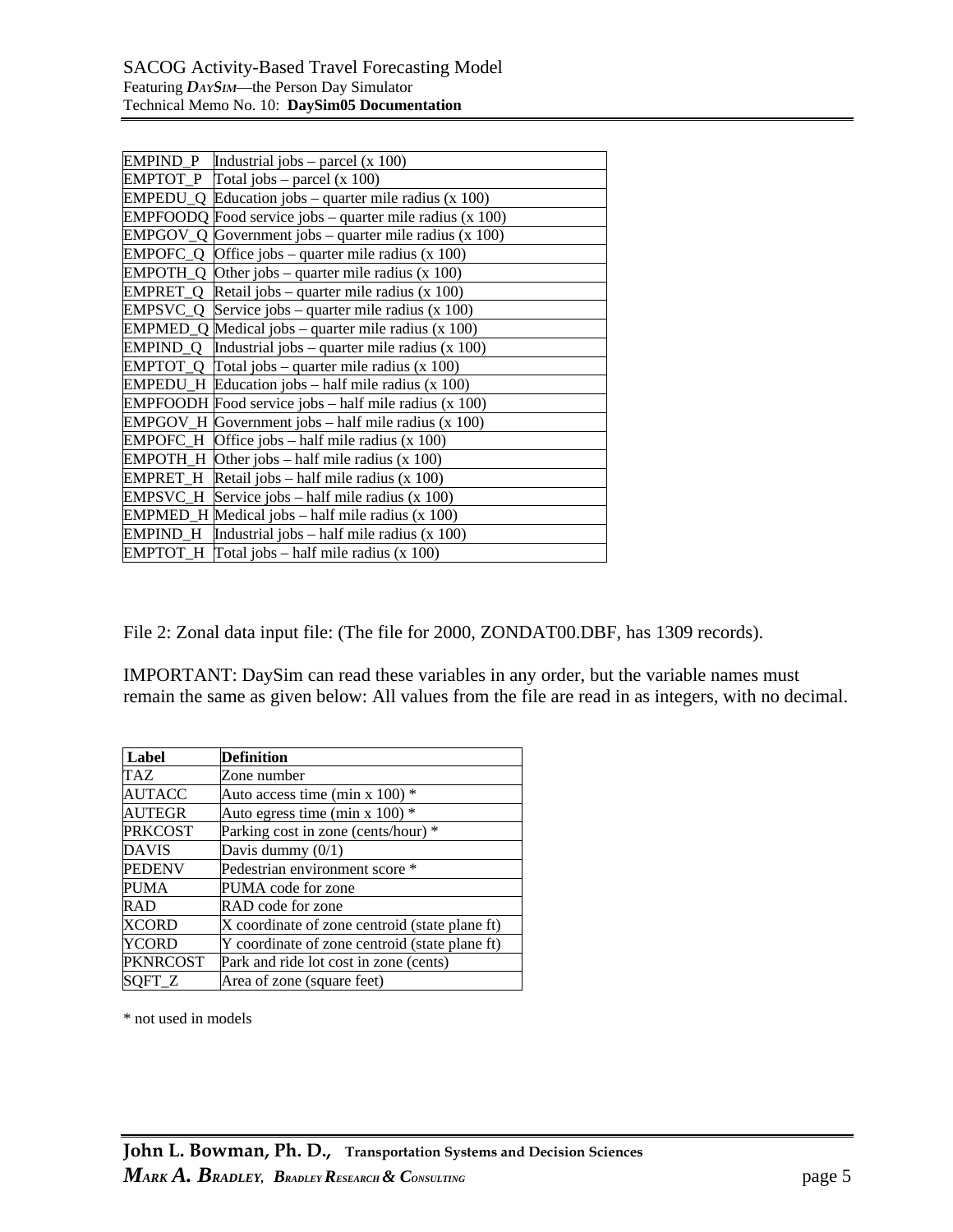#### **Level of service files**

Currently, all level of service files are space delimited ASCII files with no header record. All values are integer values, with no decimal.

| File 3: Walk skim file |  |
|------------------------|--|
|------------------------|--|

| $1100$ $110$ $1100$ |                             |  |
|---------------------|-----------------------------|--|
| Label               | <b>Definition</b>           |  |
| ORIG                | Origin zone                 |  |
| <b>DEST</b>         | Destination zone            |  |
| WALKDIST            | Walk distance (miles x 100) |  |

Files 4 and 5: AM peak and PM peak highway skims

| Label         | <b>Definition</b>                      |
|---------------|----------------------------------------|
| ORIG          | Origin zone                            |
| DEST          | <b>Destination zone</b>                |
| <b>D1TIME</b> | SOV time (minutes x 100)               |
| D1DIST        | SOV distance (miles x 100)             |
| D1EXTT        | SOV congested time 1 (minutes x 100)   |
| D1EXTT2       | SOV congested time 2 (minutes x 100)   |
| <b>D1TOLL</b> | SOV toll (cents)                       |
| D2TIME        | $HOV + time$ (minutes x 100)           |
| D2DIST        | HOV distance (miles x 100)             |
| D2EXTT        | $HOV$ congested time 1 (minutes x 100) |
| D2EXTT2       | $HOV$ congested time 2 (minutes x 100) |
| D2TOLL        | HOV toll (cents)                       |

File 6 and 7: Midday and evening highway skims

| Label         | <b>Definition</b>                    |
|---------------|--------------------------------------|
| <b>ORIG</b>   | Origin zone                          |
| <b>DEST</b>   | Destination zone                     |
| <b>D1TIME</b> | SOV time (minutes x 100)             |
| D1DIST        | SOV distance (miles x 100)           |
| <b>D1EXTT</b> | SOV congested time 1 (minutes x 100) |
| D1EXTT2       | SOV congested time 2 (minutes x 100) |
| <b>D1TOLL</b> | SOV toll (cents)                     |

Note: Only the peak periods have separate HOV skims. HOV 2 is set to equal SOV for the offpeak periods. HOV 3+ is set to equal HOV 2 for all periods.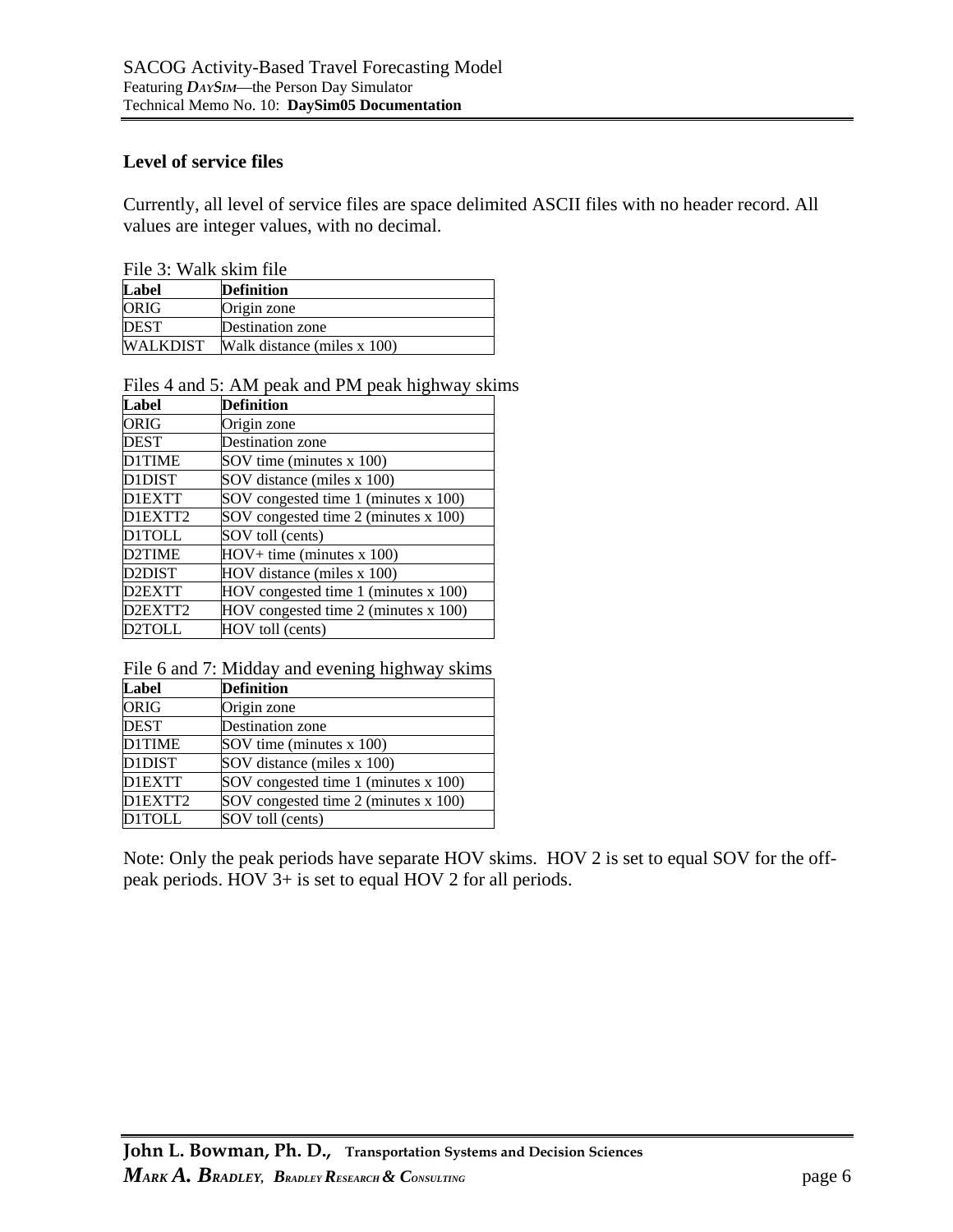| Files 8-10: AM peak, midday and evening walk to transit skimw (only OD pairs with valid |
|-----------------------------------------------------------------------------------------|
| transit paths have records in the file)                                                 |

| Label         | <b>Definition</b>                        |
|---------------|------------------------------------------|
| <b>ORIG</b>   | Origin zone                              |
| DEST          | Destination zone                         |
| <b>XFNUMW</b> | Number of transfers                      |
| <b>XFTIMW</b> | Transfer time (min. x 100)               |
| <b>FWTIMW</b> | First wait time (min. $x$ 100)           |
| <b>FAREW</b>  | Fare (cents)                             |
| <b>TRDISW</b> | In-vehicle distance (miles $x 100$ ) $*$ |
| WATIMW        | Walk time (min x $100$ ) $*$             |
| <b>TRTIMW</b> | In-vehicle time (min $x$ 100)            |

\* not used in models

The reverse directions of the AM peak paths are used for the PM peak. Walk time is not used in the models because we have parcel-specific walk distances to transit.

Files 11 and 12: Peak and off-peak drive to transit skims (only OD pairs with valid transit paths have records in the file)

| Label         | Definition                               |
|---------------|------------------------------------------|
|               |                                          |
| ORIG          | Origin zone (Drive end)                  |
| <b>DEST</b>   | Destination zone (Walk end)              |
| <b>PKTAZD</b> | Park and ride lot zone number            |
| XFTIMD        | Transfer time (min x 100)                |
| <b>FWTIMD</b> | First wait time (min x 100)              |
| DRTIMD        | Drive access time (min $x$ 100)          |
| FARED         | Fare (cents)                             |
| DRDISD        | Drive access distance (miles x 100)      |
| <b>TRDISD</b> | In-vehicle distance (miles $x 100$ ) $*$ |
| <b>WATIMD</b> | Walk egress time (min x $100$ ) *        |
| XFNUMD        | Number of transfers                      |
| TRTIMD        | In-vehicle time (min $x$ 100)            |

\* not used in models

The reverse directions of the AM peak paths are used for the PM peak, but the drive portion is assumed to be egress in the PM peak. Walk time is not used in the models because we have parcel-specific walk distances to transit.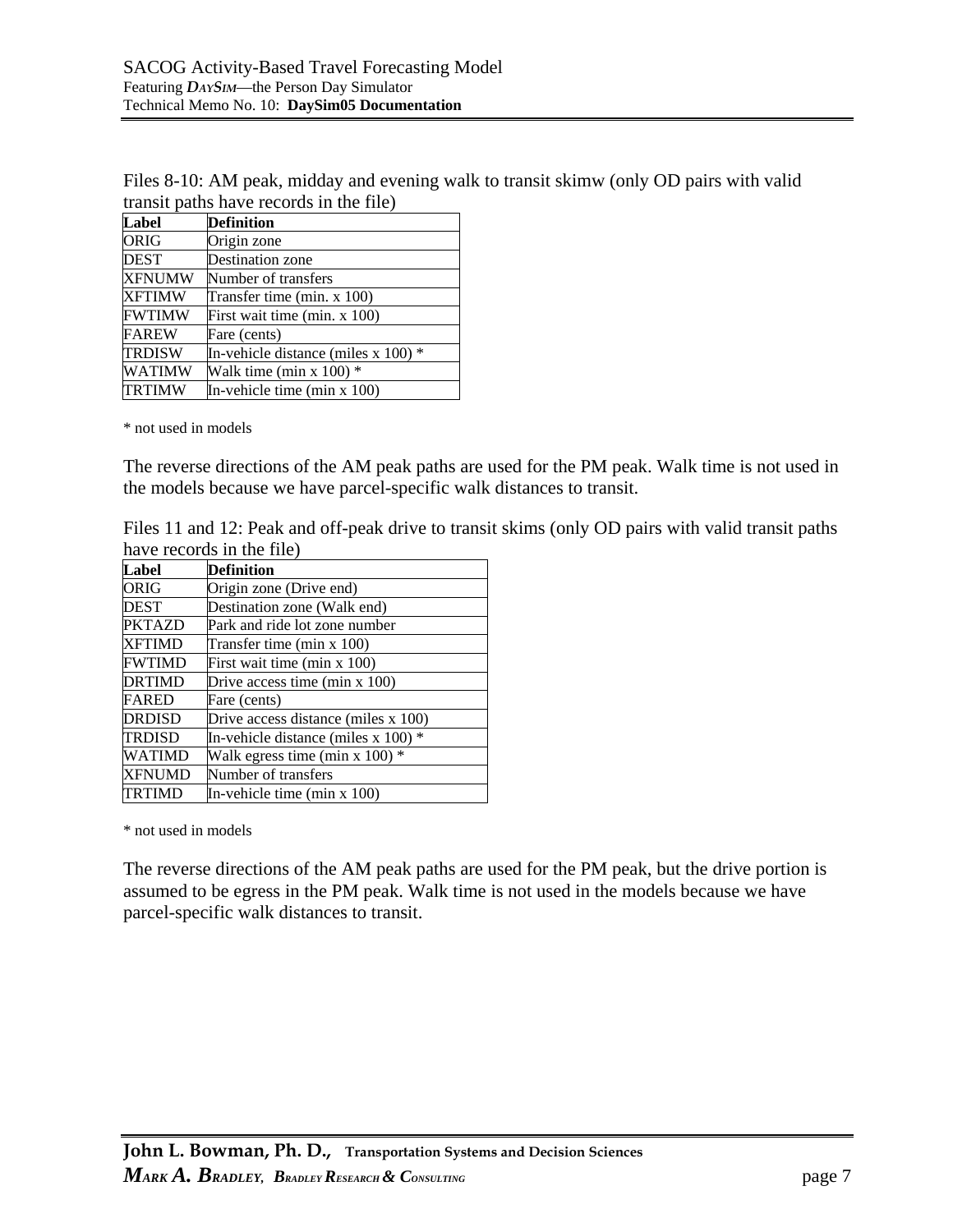#### **Files for generating synthetic population**

File 13: CTPP Table 1-75 file:

The CTPP table is read from file a dBase IV-format file with 66 data fields for each of the 1309 SACOG zones:

- 1: The TAZ number
- 2-66: The number of households in the TAZ in 2000 for each of the 65 non-empty sampling cells. (Loop on HH size, then HH workers, then HH income)

| File 14: PUMS data input file PUMSSRT, 95,684 records, sorted by PUMA and SCELL. All |  |  |  |
|--------------------------------------------------------------------------------------|--|--|--|
| values are integer.                                                                  |  |  |  |

| Variable         | <b>Definition</b>                   | <b>Minimum</b> | <b>Maximum</b> | Mean       |
|------------------|-------------------------------------|----------------|----------------|------------|
| 1. SERIALNO      | PUMS household ID                   | 290            | 9999952        | 5030100.77 |
| 2. PNUM          | Person number within household      | 1              | 16             | 2.27       |
| 3. PUMA          | PUMA code                           | 800            | 1700           | 1398.33    |
| 4. SCELL         | Sampling cell                       |                | 80             | 50.16      |
| 5. PERSONS       | # of persons in household           |                | 16             | 3.55       |
| <b>6. TENURE</b> | Ownership status                    |                | 4              | 1.83       |
| 7. BLDGSZ        | Residence building size/type        |                | 10             | 2.83       |
| 8. P65           | # of persons age 65+                | Ω              | 6              | .24        |
| 9. P18           | # of persons age under 18           |                | 12             | 1.32       |
| <b>10. NPF</b>   | # of persons part of family         | O              | 15             | 3.16       |
| <b>11. NOC</b>   | # of own children in the household  |                | 12             | 1.16       |
| 12. HINC         | Household income (\$)               | $-20000$       | 838900         | 62698.89   |
| 13. VEHICL       | # of vehicles owned by household    | O              | 6              | 1.93       |
| 14. RELATE       | Relationship to householder         |                | 23             | 3.77       |
| 15. SEX          | Gender                              |                | $\overline{2}$ | 1.51       |
| 16. AGE          | Age                                 |                | 93             | 35.21      |
| 17. GRADE        | Current education school type       |                | $\overline{7}$ | 1.28       |
| 18. HOURS        | Hours worked per week               |                | 99             | 19.97      |
| 19. WORKER       | Employed worker?                    |                |                | .44        |
| 20. STUDENT      | Enrolled student?                   |                |                | .30        |
| 21. NWORKERS     | # of employed workers in household  |                | 8              | 1.41       |
| 22. NSTUDENT     | # of enrolled students in household |                | 10             | 1.31       |
| 23. EXFAC        | Expansion factor (assigned later)   |                |                | 1.00       |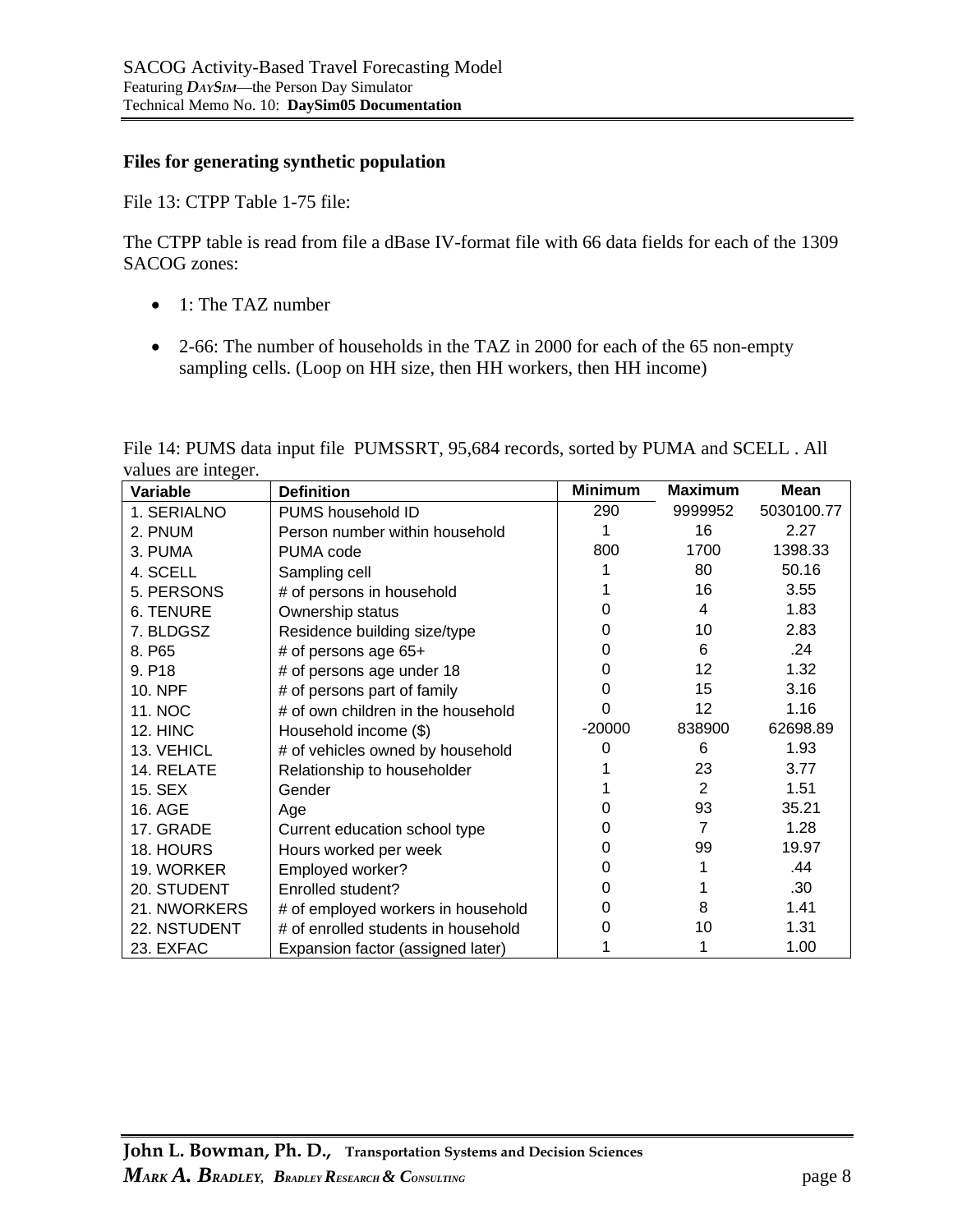File 15: Synthetic sample output file: This is the output file from the synthetic sample generator. The name of the file is given when the file is created by that program. The exact households in the file will change if the generator is run with a different random seed. The number of households in the file will change, and the EXFAC values will change, if the generator is run with a different expansion factor. The fields in the file are identical to those in the PUMSSRT input file, with the following exceptions:

Item 3: PUMA is replaced by HHTAZ – the residence TAZ number.

Item 4: SCELL is replaced by HHCEL – the residence parcel number.

Codes for the categorical variables are:

TENURE 0 'vacant or GQ' 1 'owned with mortgage' 2 'owned free and clear' 3 'rented with payment' 4 'rented free of charge'.

BLDGSZ 1 'mobile home' 2 'detached house' 3 'attached house' 4 '2 unit apartment bldg' 5 '3- 4 unit apartment bldg' 6 '5-9 apartment bldg; 7 '10-19 apartment bldg' 8 '20-49 apartment bldg' 9 '50+ apartment bldg' 10 'boat, RV, van, etc'

RELATE 1 'householder' 2 'spouse' 3 'child' 4 'adopted' 5 'stepchild' 6 'sibling' 7 'parent' 8 'grandchild' 9 'parent in law' 10 'child in law' 11 'other relative' 12 'sibling in law' 13 nephew/niece' 14 'grandparent' 15 'aunt/uncle' 16 'cousin' 17 'boarder' 18 'housemate' 19 unmarried partner' 20 'foster child' 21 'other non-rel' 22 'inst GQ' 23 'non-inst GQ'

SEX 1 'male' 2 'female'/

GRADE 0 'not enrolled' 1 'nursery/preschool' 2 'kinderg.' 3 'grade1-4' 4 'grade5-8' 5 'grade 9-12' 6 'college undergrad' 7 'grad school'

We will add the variable PERSTYPE, which has the following codes: PERSTYPE 1 'full time worker' 2 'part time worker' 3 'retired' 4 'other non-worker' 5 'university student' 6 'driving age child' 7 'child 5-15' 8 'child under 5'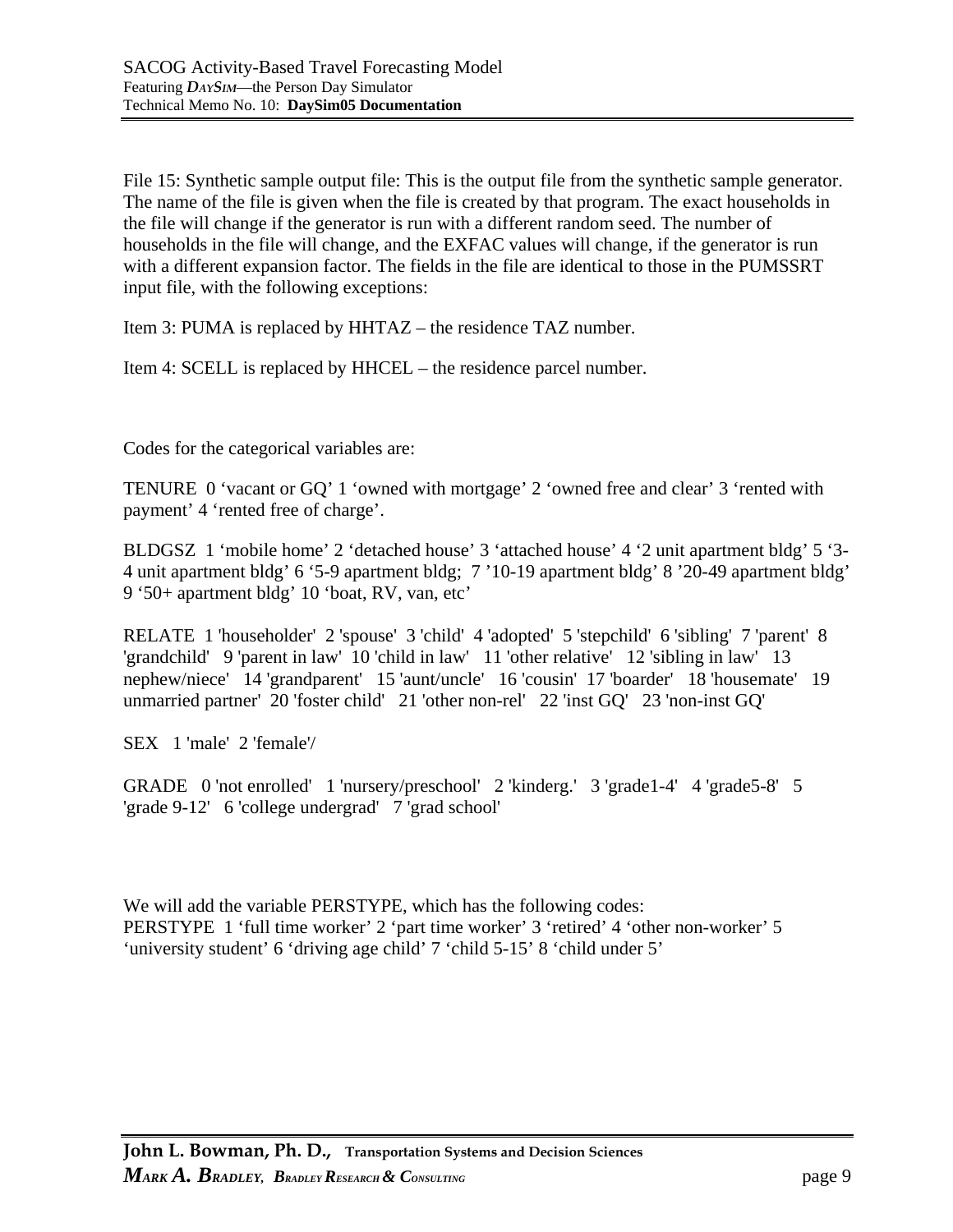#### **Input file of travel by external workers and university students**

File 16: Input file of external workers and university students. (ix-xi text file)

This is a space- or tab-delimited ascii file with no header record, having one record per pair of external gateway zone and internal zone. Each record has the following data items:

| Data item                       | format  |
|---------------------------------|---------|
| 1 External gateway zone         | integer |
| 2 Internal zone                 | integer |
| 3 workers ix                    | real    |
| 4 workers xi                    | real    |
| 5 personal business trips ix    | real    |
| 6 personal business trips xi    | real    |
| 7 shop trips ix                 | real    |
| 8 shop trips xi                 | real    |
| 9 social-recreational trips ix  | real    |
| 10 social-recreational trips xi | real    |
| 11 university students ix       | real    |
| 12 university students xi       | real    |

Each record provides DaySim with estimates of the numbers of:

- workers living in the internal zone who travel via the gateway zone to work outside the region (workers ix)
- workers living outside the region who travel via the gateway zone to work in the internal zone (workers xi)
- university students living outside the region who travel via the gateway zone to school in the internal zone (university students xi)

DaySim uses only data items 1, 2, 3, 4, and 12, but requires them to be in those positions.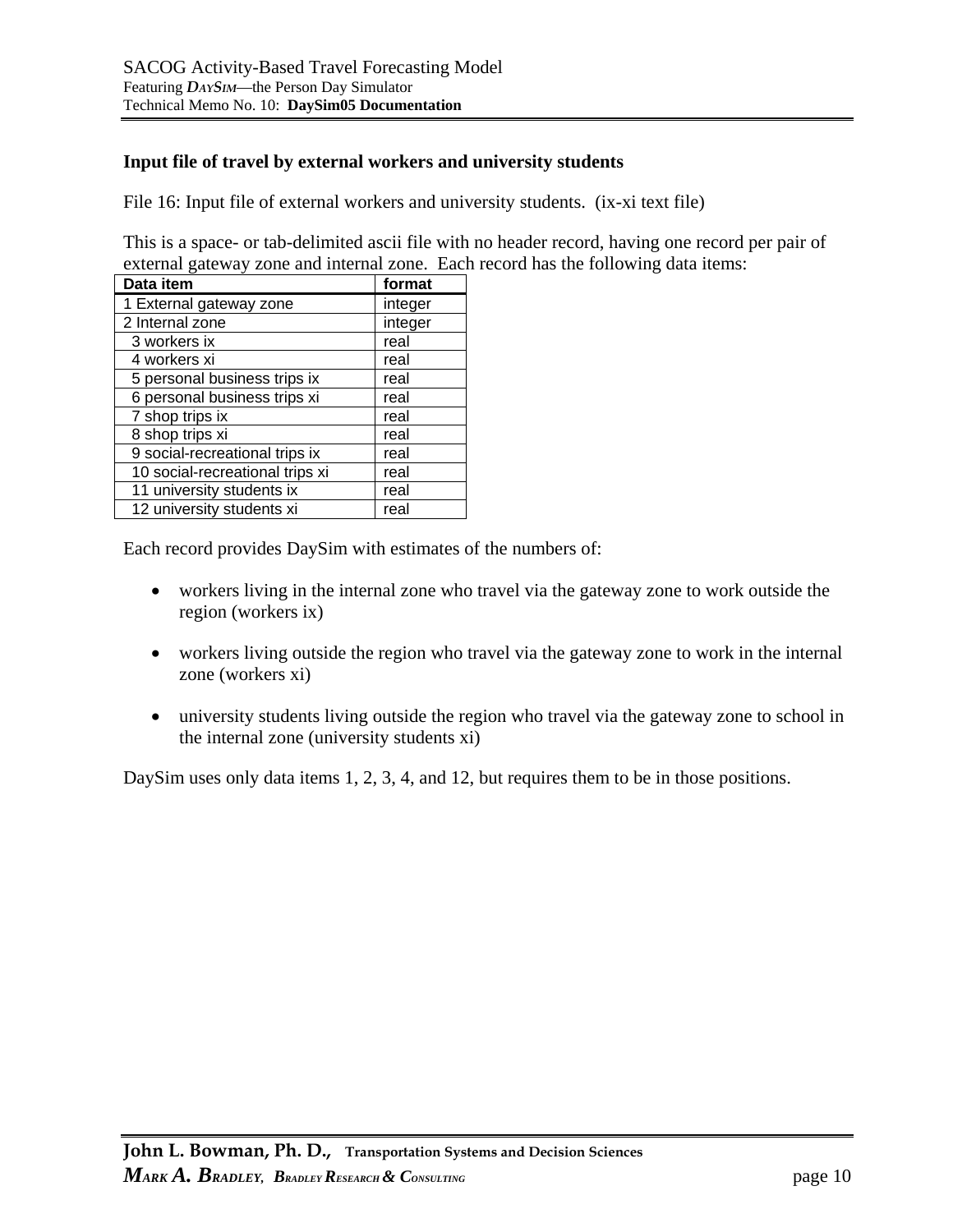### **Output Files**

The person, tour and trip level output files contain all of the variables predicted by DaySim, plus enough ID variables to cross-reference each other and the input data files in order to append more information if necessary.

File 17: DaySim output file at person-day level. Name supplied by user There will be as many records as there are input records in the synthetic sample, unless households are sub-sampled within DaySim.

| Label            | <b>Definition</b>                                     |  |
|------------------|-------------------------------------------------------|--|
| SAMPN            | Household ID (same as input SAMPNO)                   |  |
| <b>PERSN</b>     | Person sequence number within HH (same as input PNUM) |  |
| <b>HHTAZ</b>     | Residence zone (same as input HZONE)                  |  |
| <b>HHCEL</b>     | Residence parcel ID (same as input HPARCEL)           |  |
| <b>HHSIZE</b>    | # persons in the household (same as input PERSONS)    |  |
| <b>HHCARS</b>    | # vehicles in the household – predicted               |  |
| <b>UWTAZ</b>     | Usual work zone - predicted                           |  |
| <b>UWCEL</b>     | Usual work parcel – predicted                         |  |
| <b>USTAZ</b>     | Usual school zone - predicted                         |  |
| USCEL            | Usual school parcel - predicted                       |  |
| NTOURS1          | Number of work tours – predicted                      |  |
| NTOURS2          | Number of school tours – predicted                    |  |
| NTOURS3          | Number of escort tours – predicted                    |  |
| NTOURS4          | Number of personal business tours – predicted         |  |
| NTOURS5          | Number of shopping tours – predicted                  |  |
| NTOURS6          | Number of meal tours - predicted                      |  |
| NTOURS7          | Number of social/recreation tours – predicted         |  |
| NSTOPS1          | Number of work stops - predicted                      |  |
| NSTOPS2          | Number of school stops – predicted                    |  |
| NSTOPS3          | Number of escort stops - predicted                    |  |
| NSTOPS4          | Number of personal business stops - predicted         |  |
| NSTOPS5          | Number of shopping stops - predicted                  |  |
| NSTOPS6          | Number of meal stops - predicted                      |  |
| NSTOPS7          | Number of social/recreation stops – predicted         |  |
| <b>WBTOURS</b>   | Number of work-based subtours - predicted             |  |
| <b>EXPFAC</b>    | Expansion factor (same as EXFAC x subsample rate)     |  |
| <b>WORKER</b>    | Worker dummy variable                                 |  |
| <b>PERSTYPE</b>  | Person type code                                      |  |
| <b>HHINCOME</b>  | Household income (\$)                                 |  |
| <b>HHWORKERS</b> | Household # workers                                   |  |

(File structure defined in PFILETEMPLATE.DBF)

PERSTYPE codes  $1 = \text{full time worker}$ ,  $2 = \text{part time worker}$ ,  $3 = \text{non-workers}$  age 65+,  $4 =$ other non-worker/non-student adult,  $5 =$  university student,  $6 =$  grade school student age 16+,  $7 =$ child age  $5-15$ ,  $8 =$ child age  $0-4$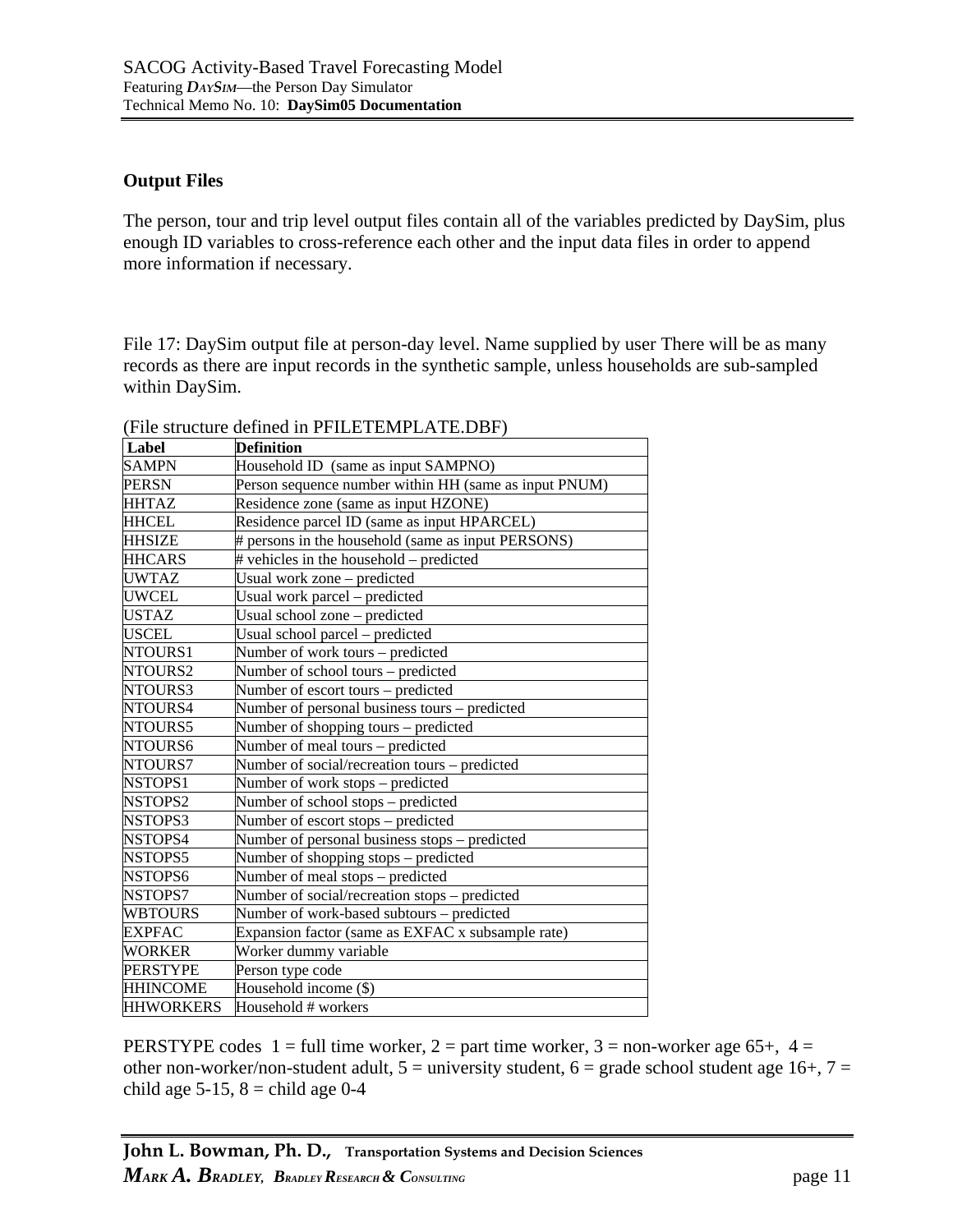File 18: DaySim output file at tour level: One output record per tour. Named by user.

| Label           | <b>Definition</b>                                            |  |
|-----------------|--------------------------------------------------------------|--|
| <b>SAMPN</b>    | Household ID (same as input SAMPNO)                          |  |
| PERSN           | Person sequence number within HH (same as input PNUM)        |  |
| TOURNO          | Tour sequence number within person day                       |  |
| TOURPURP        | Tour purpose $(1 \text{ to } 7)$                             |  |
| <b>PRNTTOUR</b> | Work-based subtour "parent" work tour ID (0 for home-based)  |  |
| <b>PDTAZ</b>    | Tour primary destination zone – predicted                    |  |
| PDCEL           | Tour primary destination parcel – predicted                  |  |
| TIMARRPD        | Tour primary destination arrival time (HHMM) – predicted     |  |
| TIMDEPPD        | Tour primary destination departure time $(HHMM)$ – predicted |  |
|                 | MAINMODE Tour main mode - predicted                          |  |
| TRIPSH1         | Tour $#$ of trips in first half tour – predicted             |  |
| TRIPSH2         | Tour $#$ of trips in second half tour – predicted            |  |
| SUBTOURS        | Tour # of subtours $-$ predicted                             |  |
| <b>EXPFAC</b>   | Expansion factor (same as EXFAC x subsample rate)            |  |

(File structure defined in TFILETEMPLATE.DBF)

File 19; DaySim output file at trip segment level: One output record per trip. Named by user.

| Label          | <b>Definition</b>                                           |  |
|----------------|-------------------------------------------------------------|--|
| <b>SAMPN</b>   | Household ID (same as input SAMPNO)                         |  |
| <b>PERSN</b>   | Person sequence number within HH (same as input PNUM)       |  |
| TOURNO         | Tour sequence number within person day                      |  |
| TOURHALF       | Tour half (1=outbound, 2=return)                            |  |
| <b>TRIPNO</b>  | Trip sequence number within half-tour                       |  |
| <b>OTAZ</b>    | Trip origin zone – predicted                                |  |
| OCEL           | Trip origin parcel – predicted                              |  |
| <b>DTAZ</b>    | Trip destination zone – predicted                           |  |
| <b>DCEL</b>    | Trip destination parcel - predicted                         |  |
| <b>MODE</b>    | Trip mode – predicted                                       |  |
| <b>OPURP</b>   | Trip origin activity purpose $(1-7)$ as above, or 8=home)   |  |
| <b>DPURP</b>   | Trip destination activity purpose (1-7 as above, or 8=home) |  |
| <b>DEPTIME</b> | Trip departure time – predicted (HHMM)                      |  |
| ARRTIME        | Trip arrival time – predicted (HHMM)                        |  |
| TRAVTIME       | Trip door-to-door travel time (min)                         |  |
| TRAVTIME       | Trip travel distance (miles)                                |  |
| <b>EXPFACT</b> | Expansion factor (same as EXFAC x subsample rate)           |  |

(File structure defined in SFILETEMPLATE.DBF)

TOURPURP, OPURP and DPURP codes 1 'work' 2 'school' 3 'escort' 4 'personal bus' 5 'shopping' 6 'meal' 7 'social/recreation' 8 'home'

MAINMODE and MODE codes 1 'drive-transit-walk' 2 'walk-transit-drive (NA to tours)' 3 'walk- transit-walk' 4 'school bus' 5 'shared ride 3+' 6 'shared ride 2' 7 'drive alone' 8 'bike' 9 'walk'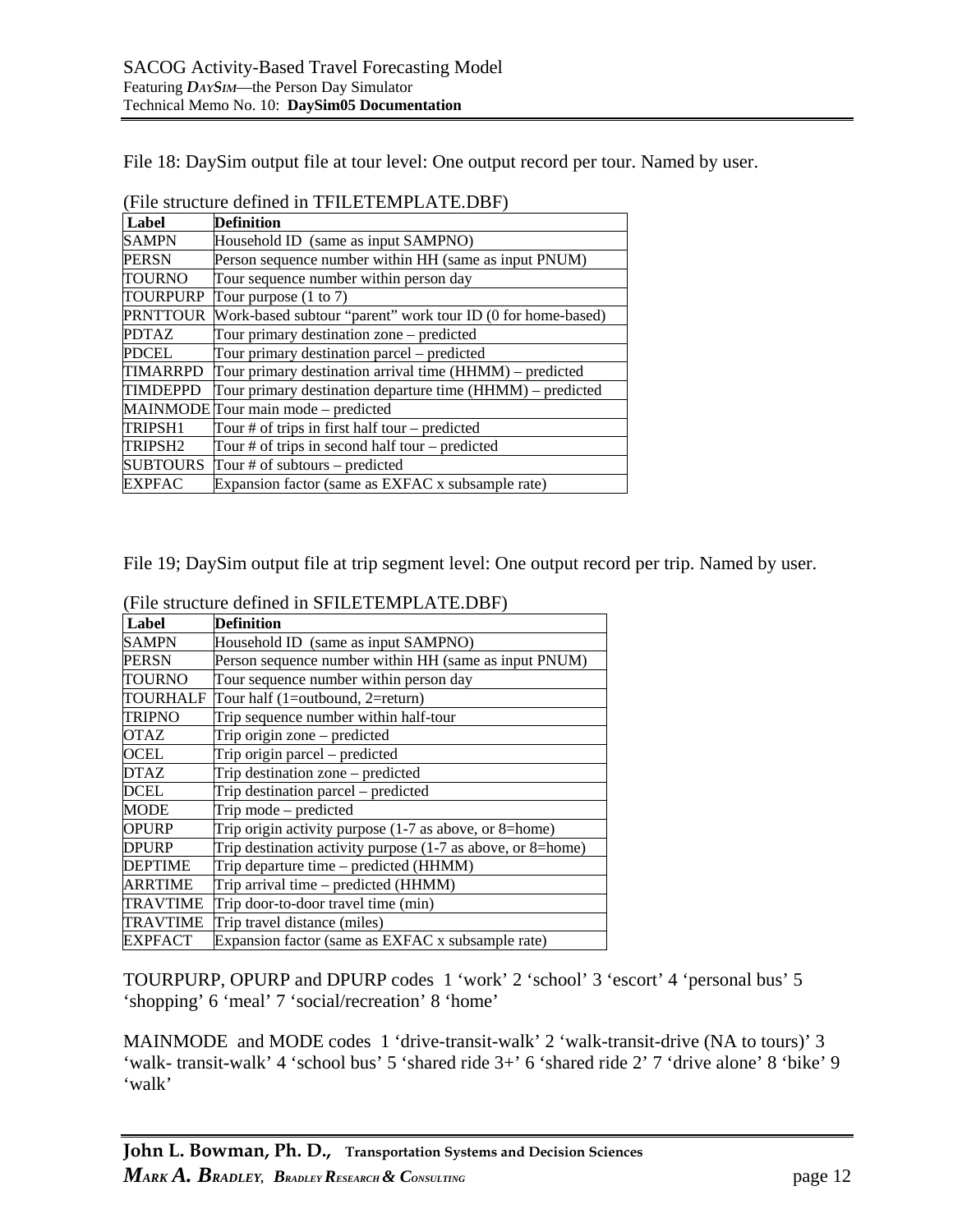### **The Coefficient File**

The coefficient file is a text file that can be edited by the user to change calibration parameters, etc. The rules for editing the file are listed below, as illustrated in the example for the escort tour mode choice model:

- Each new model is headed by the line beginning with 'MOD' and the model number. The model number is fixed and should not be changed.
- After the next END line, the coefficients for the model are read in until the coefficient number -1 is encountered.
- Each coefficient line has the following format:
	- o The coefficient number
	- o Text, which can take up to 13 columns following the coefficient number (this text is not used by the program, but is left in to identify the coefficients to the user).
	- o The coefficient value.
	- o Any number or text following the coefficient value are ignored.

This format is used because it allows ALOGIT F12 results files to be easily cut and paste into the document. The user may add any notation or change any text as long as the formatting rules above are maintained.

```
-1 
MOD 11 Escort tour mode choice 
escort tours/trips 
Created by ALOGIT version 4 8:49:55 on 8 Sep 05
END 
   7 gentime F -.502636132834E-01 .859295510405E-02 
 30 s3-const F -.629282751265 .744354067396 
 31 s3-hhcu5 F .914561417054 .158496547918 
 32 s3-hh515 F .469400739150 .663633902320E-01 
  33 s3-hhdas F -.372189286652 .133592974523 
  40 s2-const F .267161741959 .738326108546 
  41 sr-nocars F -5.91396318749 1.72117862426 
 73 wk-ageo50 F -.702700257428 .731158280759 
                 76 wk-dintd F .200904651012E-01 .704090953980E-02 
 81 wk-hhcu5 F .986136967403 .365736474452 
  82 wk-hh515 F .437492616128 .189918080282 
 83 wk-hhdas F -1.62564334857 .564280951324
 -1MOD etc…
```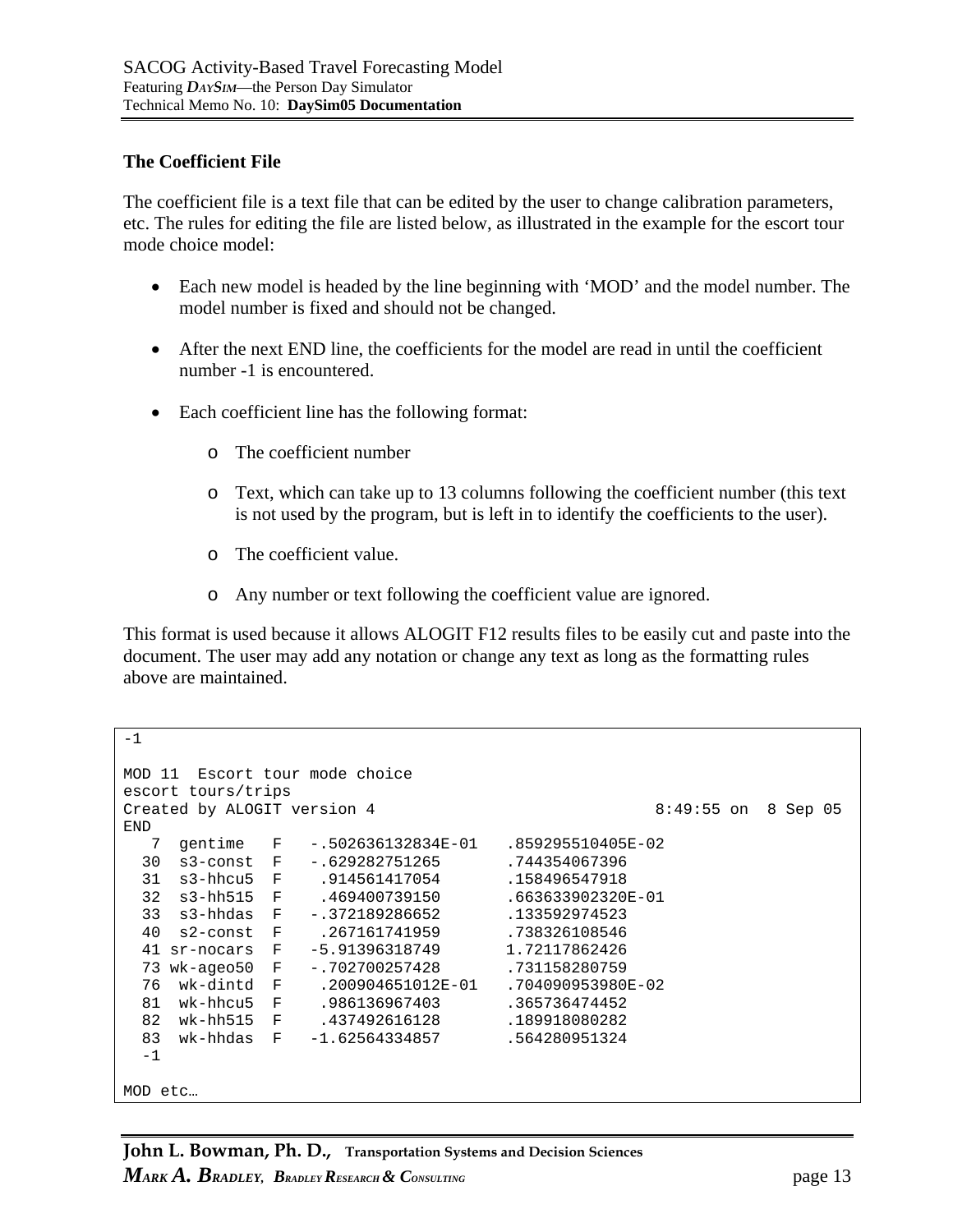#### **Running DaySim**

The current version of the DaySim program is DaySim08.

The program is run from the DOS-type command line, using the command

### **DAYSIM08.EXE [control file name] [param1=x] [param2=y] ….**

The control file name is the name of a text file containing various switch and file name settings. If no control file name is given, the default name is DAYSIM.CTL, in the same directory as the executable.

The option parameters are the same control codes that are in the control file, and must be in the format CODE=argument, with no spaces, where CODE is the 6 letter control code as listed below, and argument is the text (filename or directory name) or integer value that is expected according to the code. For example, the command

## **DAYSIM08.EXE run22.ctl HHSRAT=10 HHSBEG=3**

will use only the  $3<sup>rd</sup>$  out of every 10 households in the synthetic sample (and will multiply the expansion factors by 10 to adjust for the sampling rate). Any control that can be put in the control file can also be put on the command line.

The following two pages show example lines from a control file with all of the codes recognized by DaySim. The default value and a description are shown for each control.

All of the lines except for the italicized ones would be valid lines in a control file. The formatting rules for a control line are:

- A valid six letter code (can be any combination of upper and lower case)
- One or more spaces and/or equals signs
- The code argument an integer or a file name or a directory name
- One or more spaces
- Any comment or blank (this is ignored by the program)
- Only the RUNLAB argument with the run name can include spaces.

Following the example control statements are additional explanations of how the user control various aspects of DaySim via the control file.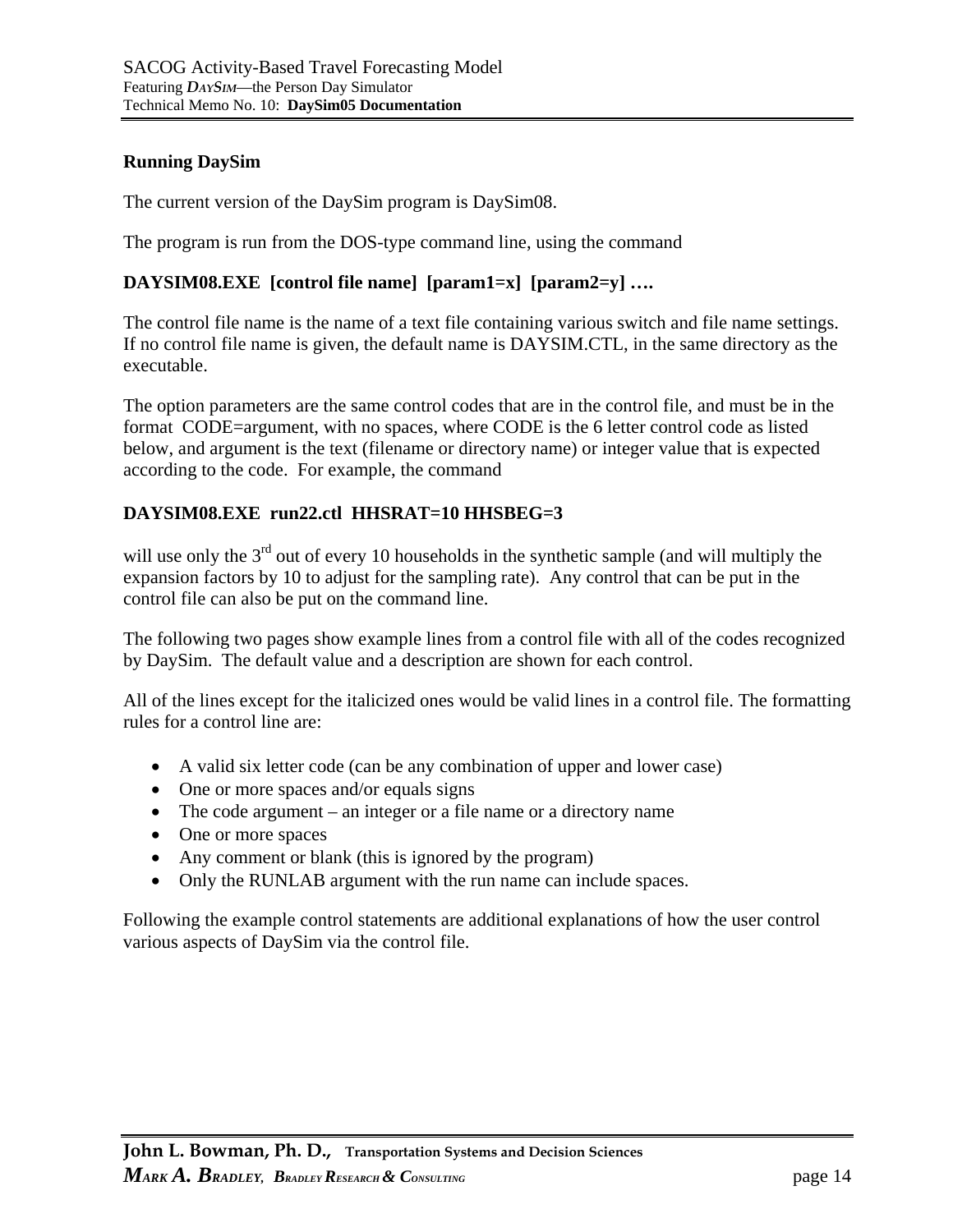#### *CODE Default value Comment*

#### *Run label (can include spaces)*  RUNLAB DaySim run

|                                                                                 | Directory and file name controls (files are shown grouped with their parent directory)                                                                                                                                                                                                                                                                                                                                    |
|---------------------------------------------------------------------------------|---------------------------------------------------------------------------------------------------------------------------------------------------------------------------------------------------------------------------------------------------------------------------------------------------------------------------------------------------------------------------------------------------------------------------|
| PRFDIR $c:\d{aysim}$                                                            | /Directory supplying string substitute for ? in control file filenames                                                                                                                                                                                                                                                                                                                                                    |
| PREFFN TPPL.prj                                                                 | / name of text file supplying string substitute in its first line of text                                                                                                                                                                                                                                                                                                                                                 |
| PREFPO 1                                                                        | / position in first line of PREFFN on which string substitute starts                                                                                                                                                                                                                                                                                                                                                      |
| PREFLE 4                                                                        | / Length of string substitute on first line of PREFFN                                                                                                                                                                                                                                                                                                                                                                     |
| RUNDIR $c:\d{aysim}$                                                            | / main directory holds executable and scenario-independent parameter files                                                                                                                                                                                                                                                                                                                                                |
| COEFFI coeffs.txt                                                               | / model coefficient file                                                                                                                                                                                                                                                                                                                                                                                                  |
| LOSDIR c:\daysim\                                                               | / level of service data file directory                                                                                                                                                                                                                                                                                                                                                                                    |
| LOSFTY 1                                                                        | / level of service file type 1 = text 2 = TP+ (not currently supported)                                                                                                                                                                                                                                                                                                                                                   |
| WALKFN skwalk.txt                                                               | / walk skim matrix file                                                                                                                                                                                                                                                                                                                                                                                                   |
| AMHWFN skauam.txt                                                               | / am peak highway skim matrix file                                                                                                                                                                                                                                                                                                                                                                                        |
| MDHWFN skaumd.txt                                                               | / midday highway skim matrix file                                                                                                                                                                                                                                                                                                                                                                                         |
| PMHWFN skaupm.txt                                                               | / pm peak highway skim matrix file                                                                                                                                                                                                                                                                                                                                                                                        |
| EVHWFN skauev.txt                                                               | / evening highway skim matrix file                                                                                                                                                                                                                                                                                                                                                                                        |
| PKWTFN sktwam.txt                                                               | / AM peak walk to transit skim matrix file (PM peak is transpose)                                                                                                                                                                                                                                                                                                                                                         |
| OPWTFN sktwmd.txt                                                               | / midday walk to transit skim matrix file                                                                                                                                                                                                                                                                                                                                                                                 |
| EVWTFN sktwmd.txt                                                               | / evening walk to transit skim matrix file                                                                                                                                                                                                                                                                                                                                                                                |
| PKDTFN sktdam.txt                                                               | / AM peak drive to transit skim matrix file                                                                                                                                                                                                                                                                                                                                                                               |
| OPDTFN sktdmd.txt                                                               | / off peak drive to transit skim matrix file                                                                                                                                                                                                                                                                                                                                                                              |
| IXXIFN ixximat.txt                                                              | / ix-xi text file                                                                                                                                                                                                                                                                                                                                                                                                         |
| HWFLFN hwflows.txt                                                              | / Validation input file with CTPP commuter flows                                                                                                                                                                                                                                                                                                                                                                          |
| $PCLDIR c:\daysim\$                                                             | / parcel and zonal data file directory                                                                                                                                                                                                                                                                                                                                                                                    |
| PCLFTY 2                                                                        | / parcel file type 1 = text 2 = dBF                                                                                                                                                                                                                                                                                                                                                                                       |
| PARCFN pcl.dbf                                                                  | / parcel file name                                                                                                                                                                                                                                                                                                                                                                                                        |
| ZONEFN taz.dbf                                                                  | / zonal fle name (always a dbf file)                                                                                                                                                                                                                                                                                                                                                                                      |
| SAMDIR c:\daysim\                                                               | / population sample file directory                                                                                                                                                                                                                                                                                                                                                                                        |
| SAMFTY 2                                                                        | / sample file type $0 =$ none 1 = HH survey sample 2 = synthetic sample                                                                                                                                                                                                                                                                                                                                                   |
| SAMPFN shh.dbf                                                                  | / sample file name (if file type=2. If type=1 then file names are fixed)                                                                                                                                                                                                                                                                                                                                                  |
| CENDIR c:\daysim\                                                               | / census data directory for pop.syn.                                                                                                                                                                                                                                                                                                                                                                                      |
| CTPPFN marg.dbf                                                                 | / CTPP table 1-75 data file                                                                                                                                                                                                                                                                                                                                                                                               |
| PUMSFN pumssrt.dbf                                                              | / PUMS records file for sampling                                                                                                                                                                                                                                                                                                                                                                                          |
| INPDIR $c:\dagger$ daysim\                                                      | / input file directory (for prior partial run results to be used as inputs)                                                                                                                                                                                                                                                                                                                                               |
| PINPFN pin                                                                      | / person-day file (dbf file, name automat. extended by THISND, and by '.dbf')                                                                                                                                                                                                                                                                                                                                             |
| TINPFN tin                                                                      | / tour file (dbf file, name automat. extended by THISND, and by '.dbf')                                                                                                                                                                                                                                                                                                                                                   |
| SINPFN sin                                                                      | / trip file (dbf file, name automat. extended by THISND, and by '.dbf')                                                                                                                                                                                                                                                                                                                                                   |
| OUTDIR c:\daysim\<br>PRNTFN daysim<br>POUTFN pout<br>TOUTFN tout<br>SOUTFN sout | / output file directory<br>/ print file (name automat. extended by THISND for Clusternode mode, and by .prn)<br>SHADFN shadowprice.dbf /shadow price file name (always a dbf file)<br>/ person-day file (dbf file, name automat. extended by THISND, and by '.dbf')<br>/ tour file (dbf file, name automat. extended by THISND, and by '.dbf')<br>/ trip file (dbf file, name automat. extended by THISND, and by '.dbf') |
| POUVFN pout1<br>ZOUTFN zout.dbf<br>EOUVFN celpred<br>EOUTFN eout.dbf            | / person outp. to be validated (implicit '.dbf'; add '1' to POUTFN for local run)<br>/ zonal validation file<br>/ pred usu. work, K12 & Uni choices (parcel level) (name automat. extended by '.dbf')<br>/ employment validation file (parcel level)<br>V10UFN hwflowrad.dbf / Validation output file with Rad commuter flows<br>V20UFN hwflowdist.dbf / Validation output file with District commuter flows              |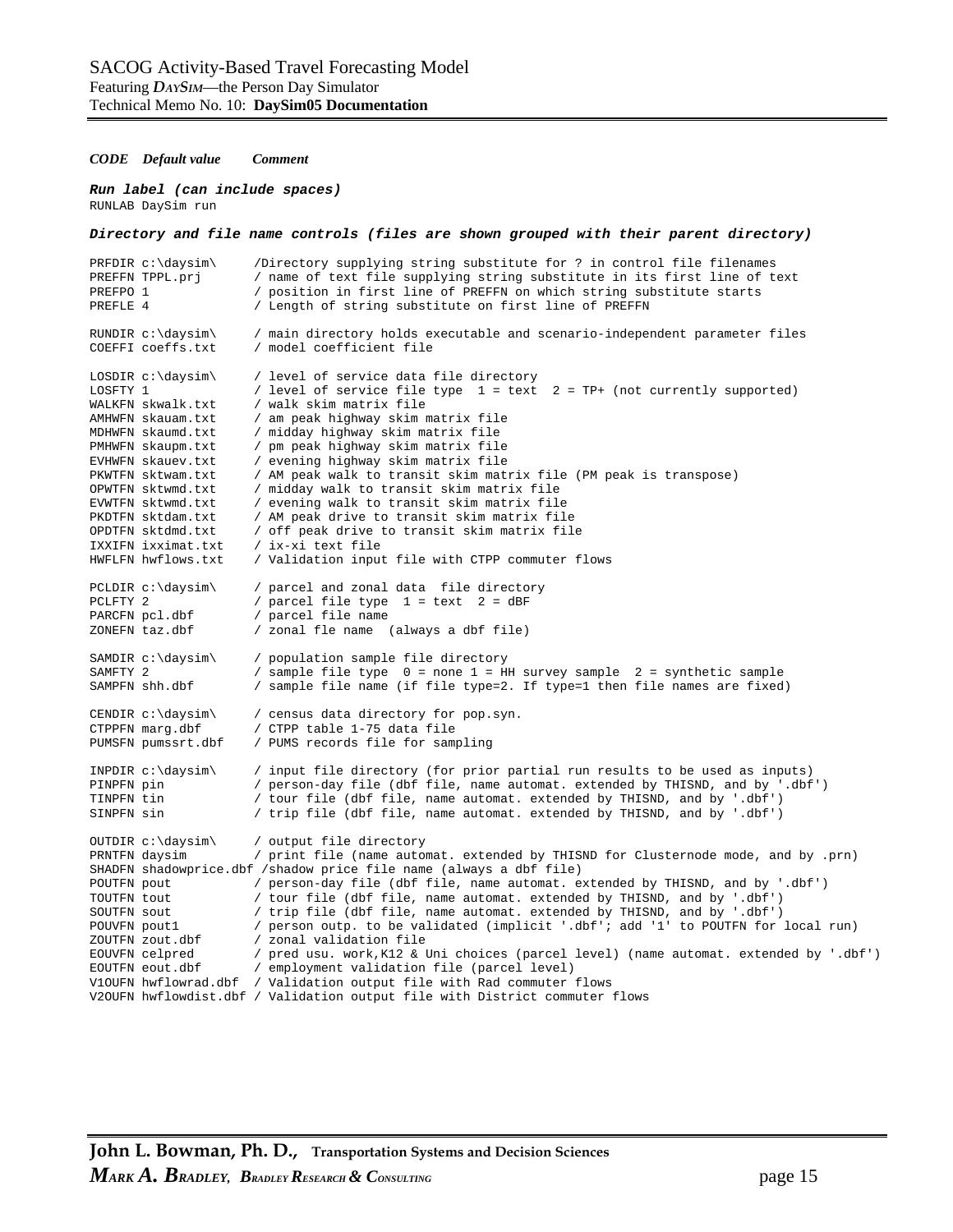#### *Process and model controls*

| RNMODE 1<br>CMMODE 1<br>NCLNDS 1<br>THISND 1                                                                                                                                                     | / run mode (1=local; 2=ClusterNode; 3=ClusterMerge)<br>/ cluster merge mode (2=keep merged p,s,t output; 3=keep merged & node p,s,t output)<br>/ Number of nodes in cluster<br>/ ID of this node (must satisfy 1<=THISND<=NCLNDS)                                                                                                                                                                                                                                                                                                                                                                                                                                                                                                                                                                                                                                                                                                                                                                                                                                                                                                                                                                                                                                                                   |
|--------------------------------------------------------------------------------------------------------------------------------------------------------------------------------------------------|-----------------------------------------------------------------------------------------------------------------------------------------------------------------------------------------------------------------------------------------------------------------------------------------------------------------------------------------------------------------------------------------------------------------------------------------------------------------------------------------------------------------------------------------------------------------------------------------------------------------------------------------------------------------------------------------------------------------------------------------------------------------------------------------------------------------------------------------------------------------------------------------------------------------------------------------------------------------------------------------------------------------------------------------------------------------------------------------------------------------------------------------------------------------------------------------------------------------------------------------------------------------------------------------------------|
| FIRSTM 1<br>FINALM 12<br>PINPSW 0<br>TINPSW 0<br>SINPSW 0                                                                                                                                        | / 1st & last models to run: 1-syn sampl; 2-usuWork&Schl 3-autOwn; 4-dayPatt;<br>/ 5-TDest;6-WBTGen;7-TMode;8-TTOD;9-SFreq;10-SLoc;11-TripMode;12-TripTime<br>/ person-level file read switch (0=off, 1=on) required on for FIRSTM>2<br>/ tour level file read switch (0=off, 1=on) required on for FIRSTM>5<br>/ trip segment level file read switch (0=off, 1=on) required on for FIRSTM>9                                                                                                                                                                                                                                                                                                                                                                                                                                                                                                                                                                                                                                                                                                                                                                                                                                                                                                         |
| PRINTS 1<br>POUTSW 1<br>TOUTSW 1<br>SOUTSW 1<br>EOUTSW 0<br>SHADSW 1<br>THLDUW 5<br>THLDUS 5<br>THLDUU 5<br>TOLPUW 10<br>TOLAUW 0<br>TOLPUS 10<br>TOLAUS 0<br>TOLPUU 10<br>TOLAUU 0<br>NRPDIF 10 | / print log detail switch (0=almost none; 1=standard; 2-7=extra details)<br>/ person-level file write switch (0=off, 1=on)<br>/ tour level file write switch (0=off, 1=on)<br>/ trip segment level file write switch (0=off, 1=on)<br>/ employment validation file & usu. $w/s/u$ prediction file write switch (0=off, 1=on)<br>/shadow pricing switch (1=adjust shadow prices with local run or merge)<br>/if parcel tot empl.t>=THLDUW then UW shad price based on parcel, else based on zone<br>/if parcel k12 enrol.>=THLDUS then US shad price based on parcel, else based on zone<br>/if parcel uni enrol.>=THLDUU then UU shad price based on parcel, else based on zone<br>/Targeted Percent tolerance for usual work loc prediction vs target (integer >=0)<br>/Targeted Absolute tolerance for usual work loc prediction vs target (integer >=0)<br>/Targeted Percent tolerance for usual k12 loc prediction vs target (integer >=0)<br>/Targeted Absolute tolerance for usual k12 loc prediction vs target (integer >=0)<br>/Targeted Percent tolerance for usual univ loc prediction vs target (integer >=0)<br>/Targeted Absolute tolerance for usual univ loc prediction vs target (integer >=0)<br>/Num parcels included in print file rpts of large pct and abs diffs (integer >=0) |
| VALIDS 0                                                                                                                                                                                         | / switch to run long term model validation output (0=off, 1=on)                                                                                                                                                                                                                                                                                                                                                                                                                                                                                                                                                                                                                                                                                                                                                                                                                                                                                                                                                                                                                                                                                                                                                                                                                                     |
| PSSEED 12345<br>NSBINS 9<br>SEXFAC 1                                                                                                                                                             | / random seed for pop sampling to generate synthetic population<br>/ number of bins to use in pop.sampling to gerate synthetic population<br>/ pop.sampling expansion factor in synthetic population (currently fixed at 1)                                                                                                                                                                                                                                                                                                                                                                                                                                                                                                                                                                                                                                                                                                                                                                                                                                                                                                                                                                                                                                                                         |
| RNSEED 12345<br>HHSRAT 1<br>HHSBEG 1                                                                                                                                                             | / seed for random number generator<br>/ hh sample sampling ratio (e.g 10 = simulate every 10th household)<br>/ hh sampling - postion first hh to use (e.g. 5 = start with 5th household)                                                                                                                                                                                                                                                                                                                                                                                                                                                                                                                                                                                                                                                                                                                                                                                                                                                                                                                                                                                                                                                                                                            |
| WKLSSZ 100<br>SCLSSZ 100<br>WTDSSZ 50<br>OTDSSZ 50<br>ISLSSZ 50                                                                                                                                  | / work location model dest. sample size<br>/ school location model dest. sample size<br>/ work tour destination model dest. sample size<br>/ other tour destination model dest. sample size<br>/ int. stop location model dest. sample size                                                                                                                                                                                                                                                                                                                                                                                                                                                                                                                                                                                                                                                                                                                                                                                                                                                                                                                                                                                                                                                         |
| DEBUGS 0<br>SHOWID 0<br>WAITEX 1<br>AGGLGS 1                                                                                                                                                     | / debug switch (0=no debug, 1=debug mode)<br>/ show current household number on screen (0=don't show, 1=show)<br>/ wait at end of program (0=don't wait, 1=wait)<br>/ aggregate logsum switch (1=calculate w/out writing, 2-calculate & write, 3=read)                                                                                                                                                                                                                                                                                                                                                                                                                                                                                                                                                                                                                                                                                                                                                                                                                                                                                                                                                                                                                                              |
| AOCOST 12<br>SOVAMT 0<br>HOVAMT 0<br>ND1PCT 0<br>ND3PCT 0<br>ND4PCT 0                                                                                                                            | / auto ownersip costs/mi(cts) '00:12; '05:15=25% real incr.; '35:20=66% real incr.<br>/ SOV am cordon toll<br>/ HOV am cordon toll<br>pct change in number of 1-link intersection nodes<br>pct change in number of 3-link intersection nodes<br>pct change in number of 4-link intersection nodes                                                                                                                                                                                                                                                                                                                                                                                                                                                                                                                                                                                                                                                                                                                                                                                                                                                                                                                                                                                                   |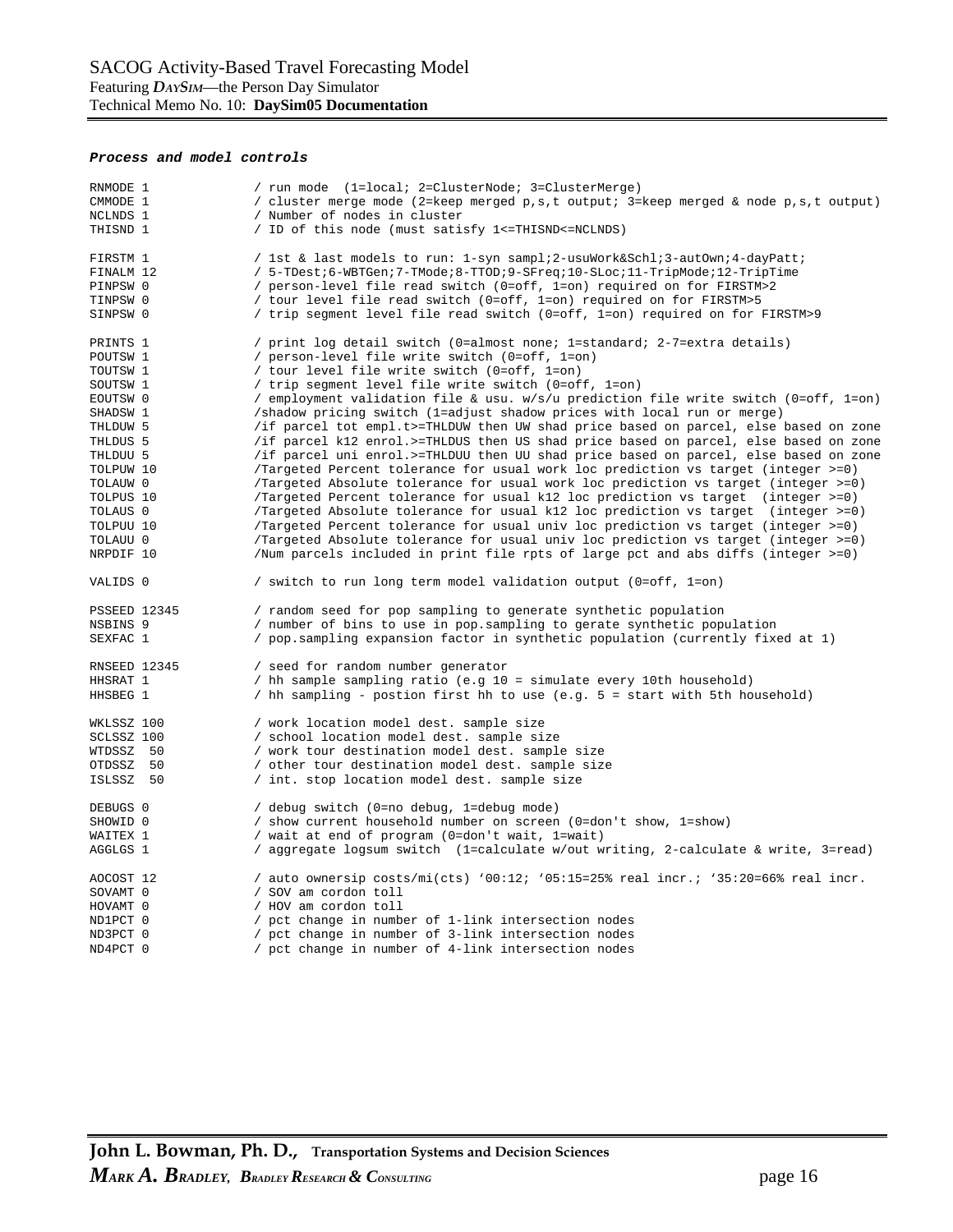#### **User Control Enabled in the Control File**

The following sections describe how the user can control DaySim via the control file. The notes appear in the same order as the controls to which they refer in the example control file.

**Prefixes.** If a file name or directory name contains a question mark (?), this is replaced by a prefix read from a file specified in the control file. By default it reads the first 4 characters in file TPPL.PRJ.

**Directory and File Name Controls.** Many controls identify for DaySim the directories and filenames of files that it uses and/or produces. In the control file example, all files are listed immediately after the directory in which DaySim assumes they reside.

**Distributed Processing**. A single run of DaySim can be divided among multiple processors by running in ClusterNode mode, with a separate run and customized controls for each node. The results can then be combined by running in ClusterMerge mode. (Note: Shadow prices are set during the ClusterMerge run and not during ClusterNode runs, because the combined results are required for setting the shadow prices.)

**Partial Runs.** By default, DaySim runs all of its models, in twelve steps, in the following sequence:

- 1- Synthetic sample generator
- 2- Usual work and school locations
- 3- Auto ownership
- 4- Day pattern / exact number of tours
- 5- Tour destination
- 6- Work-based subtour generation
- 7- Tour mode
- 8- Tour time of day
- 9- Stop frequency and purpose
- 10- Stop location
- 11- Trip mode
- 12- Trip departure time

However, the user can control the first and last models that are run, using the control switches **FIRSTM** and **FINALM**. DaySim will start with FIRSTM and run all subsequent models through FINALM. The following partial runs are likely to be especially useful:

| <b>FIRSTM</b> | <b>FINALM</b> | USE                                                                                                                                                                     |
|---------------|---------------|-------------------------------------------------------------------------------------------------------------------------------------------------------------------------|
|               | 12            | Run then entire model                                                                                                                                                   |
|               | 12            | Do multiple runs using the same synthetic population                                                                                                                    |
|               |               | Reiterate the long-term models so that usual work and school location models approach                                                                                   |
|               |               | distribution targets using their shadow-pricing feature.                                                                                                                |
|               | 12            | Analyze short-term effects by running short-term models only                                                                                                            |
|               | 12            | Conduct FTA NewStarts alternatives analysis: Hold tour generation and destination<br>choice fixed, while allowing tour mode and timing, and intermediate stop models to |
|               |               | vary across alternative scenarios.                                                                                                                                      |

**John L. Bowman, Ph. D., Transportation Systems and Decision Sciences** *MARK* **A.** BRADLEY, BRADLEY RESEARCH & CONSULTING **page 17**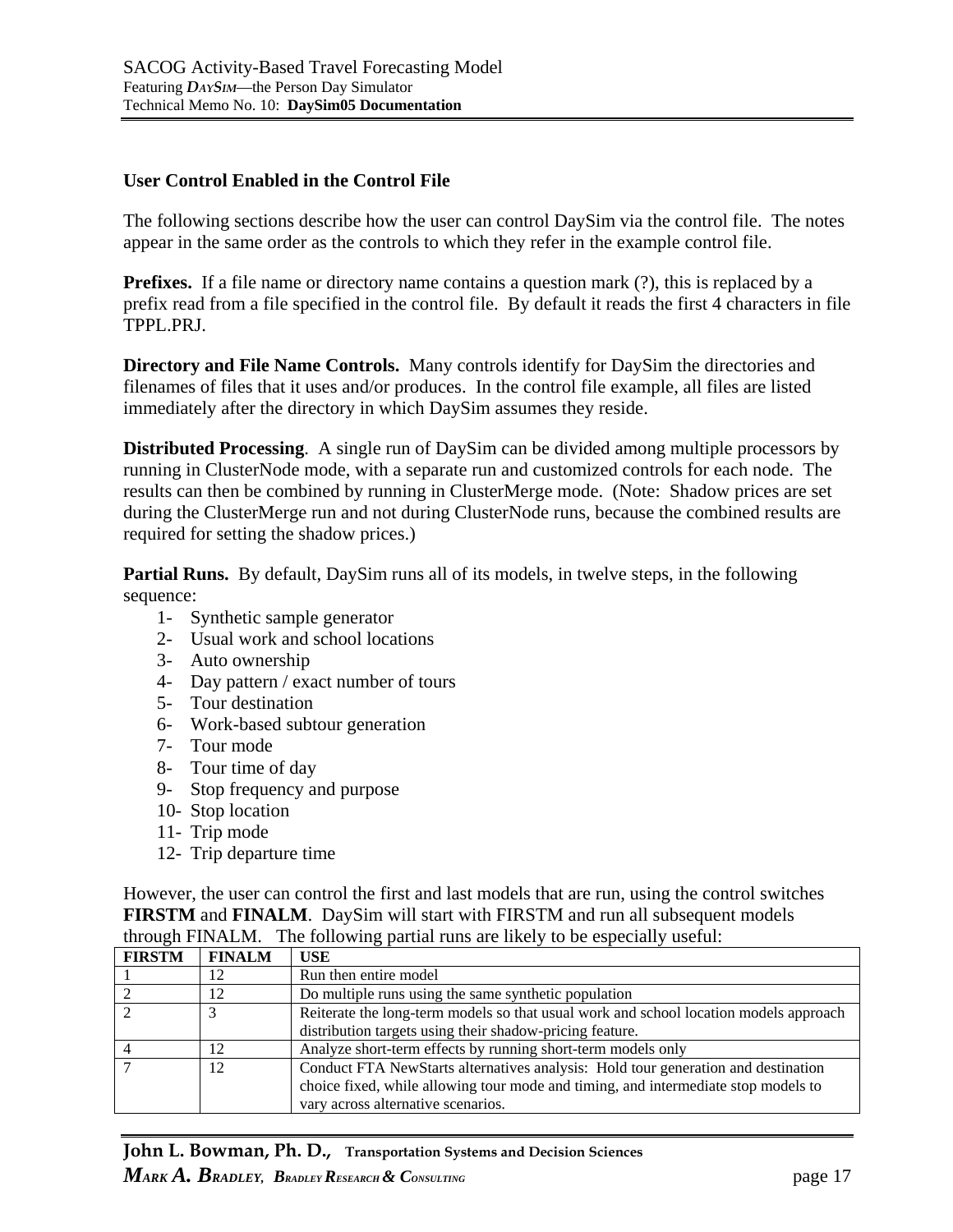| <b>Input File</b> | <b>FIRSTM NOT requiring the input file</b> | <b>FIRSTM</b> requiring the input file |
|-------------------|--------------------------------------------|----------------------------------------|
| Person-day        | $1-2$                                      | $3-12$                                 |
| Tour              | 1-5                                        | 7-12                                   |
| Trip              | 1-9                                        | $10 - 12$                              |

For partial runs, the user must supply input files that have been produced in prior runs:

The following **additional requirements** and restrictions apply:

- 1 The prior run supplying the input files must have run at least through the model immediately preceding FIRSTM, so that it provides all the needed inputs for the current run.
- 2 The prior and current runs must use the same sampling controls HHSRAT and HHSBEG, so that they work with the same households.
- 3 IF FINALM is 5 or greater, then the model system will automatically run through model 12, because the tour destination choice depends on time availability restrictions imposed by higher priority tour outcomes of models 6-12.
- 4 IF user selects FIRSTM of 6, then the model system will instead start with model 5 because model 5 determines tour destination for work-based tours after model 6 generates those tours.

**Shadow Pricing.** DaySim uses shadow pricing to balance the predictions of usual work and usual school locations with the exogenous distribution of employment and school enrollment (K-12 and university). A shadow price is a value that is added to the utility function of a parcel in the choice model, to increase or decrease its attractiveness. If a shadowprice file (containing all the shadow prices) is present in the output directory, DaySim uses it. If the shadow pricing switch in the control file is turned on (when DaySim is being run in Local Mode or ClusterMerge Mode), DaySim compares aggregate predictions to actual for each geographic unit, and creates or updates the shadow price file to be used the next time DaySim runs . (Note: Shadow prices are set during the ClusterMerge run and not during ClusterNode runs, because the combined results are required for setting the shadow prices.) For parcels with employment below a usercontrolled threshold the shadow price is based on zonal employment and predictions; above the threshold it is based on the parcel employment and predictions. The same occurs for school and university enrollment.

In addition to setting the thresholds, the user can set parameters that are percentage and absolute tolerance levels above or below the exogenous employment and enrollment targets. These adjust the shadow pricing targets as follows.

- If the prediction (Predict) is HIGHER than the original target (Target), then New Target = MIN(Predict, Target x  $(1+P/100)$ , Target + A )
- If the prediction (Predict) is LOWER than the original target (Target), then New Target =  $MAX(Predict, Target x (1-P/100), Target - A)$

Note that if both P and A are set at 0, then the new target always equals Target. If P and A are set very large, then the new target always equals Predict, so the shadow price increment will be 0. The resulting shadow price is equal to LN(target/predicted).